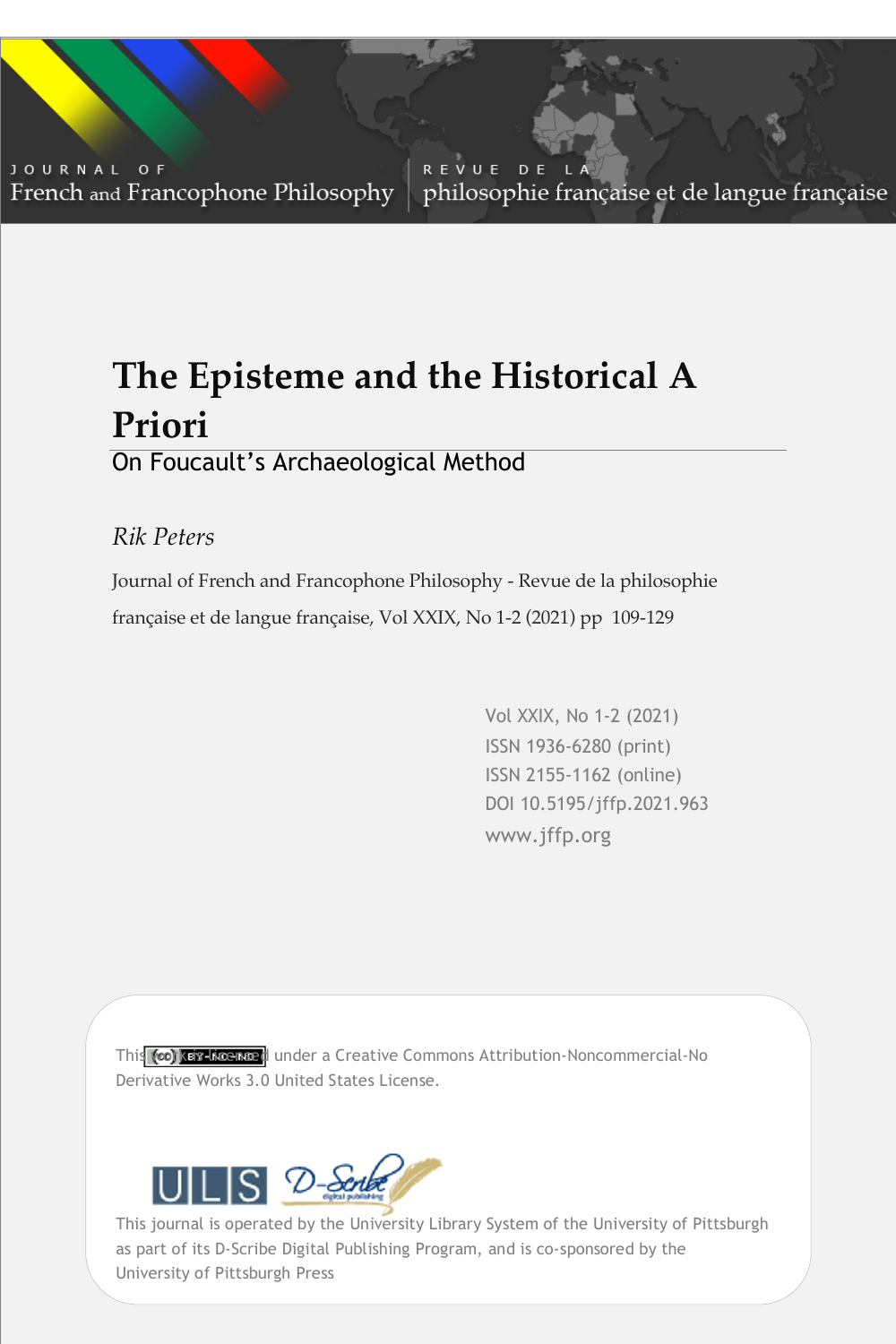## **The Episteme and the Historical A Priori**

### On Foucault's Archaeological Method

*Rik Peters* The University of Chicago

Over fifty years after its original publication, Michel Foucault's *The Order of Things* is still widely read, and still little understood.1 The book presents a sweeping overview of the history of thought from the Renaissance to the nineteenth century, at times hinting prophetically at an impending conceptual revolution that will topple the order of knowledge once again. The book's many complexities have spawned as many discussions. One of the central questions was expressed with beautiful clarity by Jean-Luc Godard:

> Si je n'aime pas tellement Foucault, c'est parce qu'il nous dit: 'a telle époque, les gens pensaient ceci ou cela, et puis à partir de telle date, on a pensé que...' Moi je veux bien, mais est-ce qu'on peut en être aussi sûr?<sup>2</sup>

Can you really be so sure? In other words: how does Foucault know all that he claims to know? This is the question we will address in this article. In particular, we want to know on what basis Foucault can claim that 'in this epoch, people thought this or that, and then from that date on, they thought that…'. How does Foucault get from his sources to his results?

A full answer to this question might perhaps be given by a detailed study of the notes that Foucault made during his long sessions in the *Bibliothèque Nationale*. <sup>3</sup> This article will attempt a more modest contribution to an answer, arguing that Foucault does employ some bridge between his sources and his theory: the concept of the "historical a priori," understood in a specific (and, I will argue, in the proper) sense. A proper understanding of the historical a priori shows that Foucault does have a method, and that there is some justification for his seemingly wild claims about the way in which different eras in history maintained different configurations of knowledge. This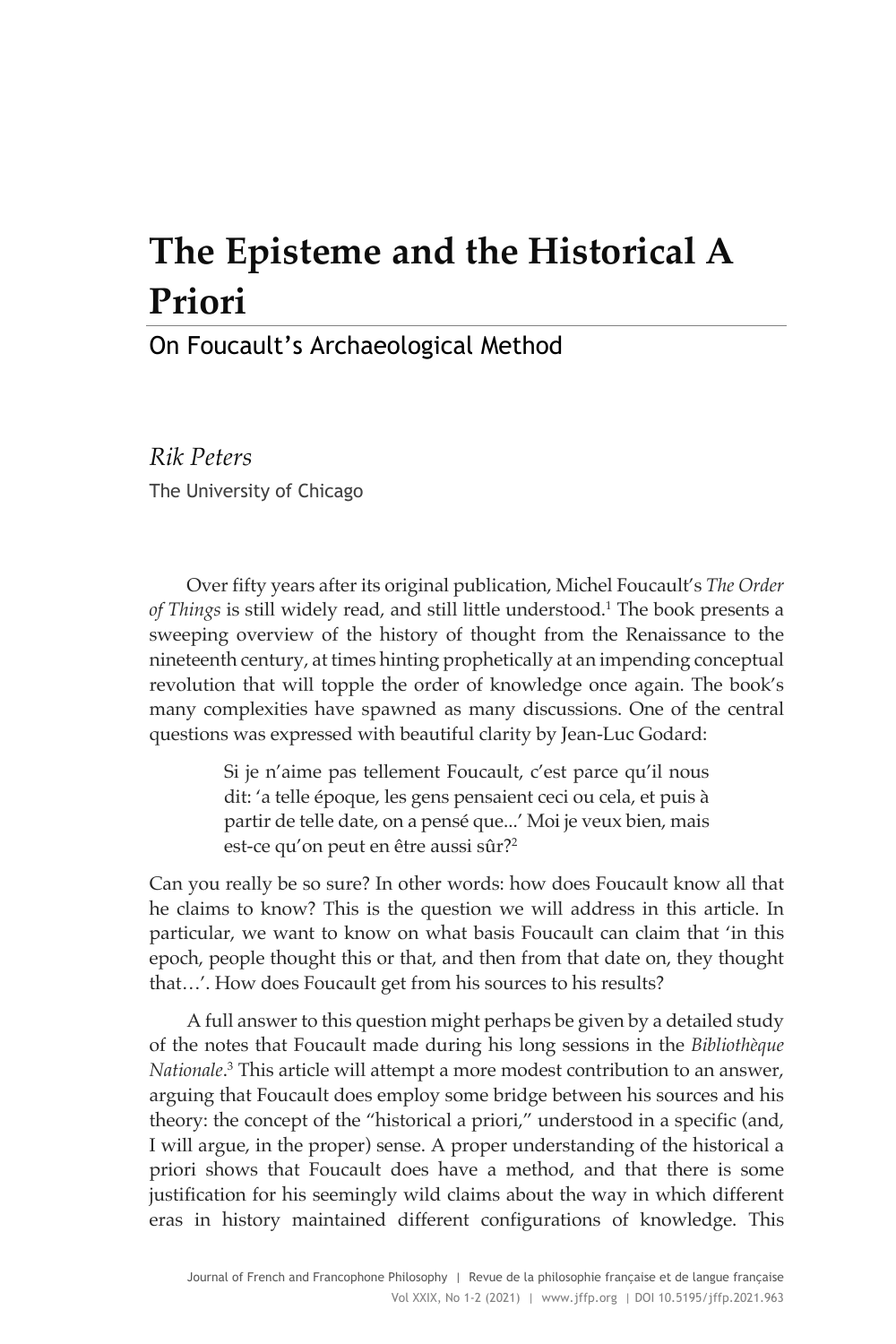justification has been obscured, however, by a confusion between the terms *episteme* and *historical a priori*.

#### **The Problem**

*The Order of Things* is an enormously ambitious book: it claims to present "the general configuration of knowledge"4 of different epochs, and to describe the ruptures in this configuration that took place around 1650 and, again, around 1800. Along the way, Foucault explains more specific phenomena that appear in the history of these epochs as surface effects of this depth structure. For example: in introducing the change that took place around 1800, Foucault casually mentions that "[t]he constitution of so many positive sciences, the appearance of literature, the folding back of philosophy upon its own development, the emergence of history as both knowledge and the mode of being of empiricity, are only so many signs of a deeper rupture."5 Somehow or other, all these phenomena are related to a deeper rupture—one that "though it must be analysed, and minutely so, cannot be 'explained' or even summed up in a single word. It is a radical event that is distributed across the entire visible surface of knowledge, and whose signs, shocks, and effects it is possible to follow step by step."6

This ambition raises many questions. At the level of the "signs, shocks, and effects," many of Foucault's claims are unclear. For instance, the claim that "the appearance of literature" is a sign of this rupture (which is supposed to start around 17757 ) is puzzling: what about Shakespeare? What about Milton? What about Cervantes's *Don Quixote*, of which Foucault earlier said that it "is the first modern work of literature"?<sup>8</sup> The case of literature suggests a wider concern: if the aim is to establish the existence of radical breaks in European thought, then merely pointing at the event's effects is insufficient. First, because it is not clear which of the myriad of historical phenomena that occur in a given period are legitimately related to the "event"; and second, because it is circular: it is only if we assume that there is a radical event that we will consider observable changes as its effects, and it is only if we consider observable changes as related effects that we will accept the posit of a "radical event." Since all of the purported surface effects of the break can thus be disputed, the question arises how this "radical event" could be registered at all.

This question also applies to the period between the ruptures: how can we gain reliable information about the deep structure of knowledge, or what Foucault calls the episteme of a period? An episteme is not just there for all to see—it is itself not a phenomenon, but something more abstract and general: it is a "configuration"<sup>9</sup> or an "arrangement."<sup>10</sup> This sounds like a structuralist claim: that the totality of statements make up a system which determines the meaning of its parts. But Foucault's descriptions of particular epistemes are not structuralist analyses of the syntagmatic and paradigmatic relations between elements.11 Rather, he identifies some key notions for each period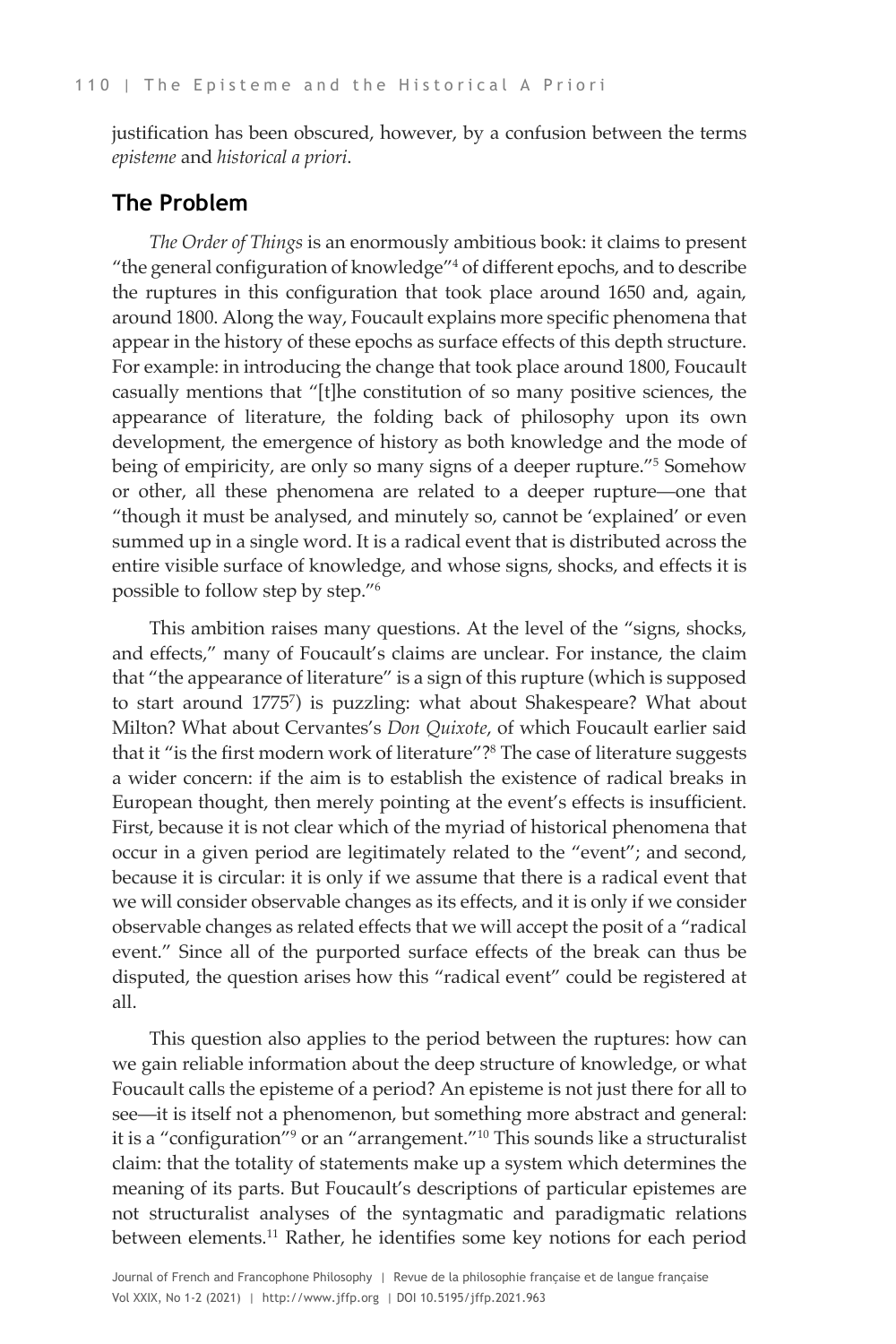(*resemblance* and its four forms for the Renaissance, *representation* in terms of *mathesis* and *taxonomia* for the classical period, *history* for the modern period), and argues that the logic of these key notions generates many if not all of the particular inflections of knowledge in these periods. For instance, the play of resemblances is the reason why the Renaissance was so preoccupied with the relation between microcosm and macrocosm, as well as why it saw magic as part of science.<sup>12</sup> So an episteme is somehow prior to the individual manifestations of scientific knowledge in a period.<sup>13</sup>

This is one of the main reasons that *The Order of Things* is such an exciting book: it suggests the promise that it is possible to deduce a whole range of consequences from a basic matrix, that there is a relatively simple yet significant explanation for many individual forms of knowledge, and that the identification of a period's episteme will light up all kinds of deep connections between apparently distinct fields of knowledge and culture. It is also one of the most extravagant claims of the book, and Foucault would later try to emphasize that he did not mean the claim to be as radical as it appeared.<sup>14</sup> The question of how one can gain knowledge of an episteme is a key issue if we are to understand *The Order of Things*.

#### **What is an Episteme?**

Foucault admitted that the "absence of methodological signposting"15 was one of the main problems with *The Order of Things*. In *The Archaeology of Knowledge*, he tried to mend the misunderstandings that this absence had caused. But far from being a royal road to Foucauldian archaeology, that book is itself a mysterious undertaking—almost a negative theology that tries to illuminate a method by extensively demonstrating everything that the method does *not* involve. Anyone coming to *The Archaeology of Knowledge*  hoping that it will clarify *The Order of Things* will be in for a disappointment; and it is not clear to what extent the difficult work of understanding *The Archaeology of Knowledge* will give the interpreter a key to unlocking *The Order of Things*, especially since Foucault admits that the method presented in *The Archaeology of Knowledge* "includes a number of corrections and internal criticisms."16

Nevertheless, *The Archaeology of Knowledge* may help clarify what Foucault could have meant by episteme, and how he thinks an archaeologist can identify, (re)construct, or discover an episteme. The term enters the *Archaeology of Knowledge* towards the end of the book, in the chapter on knowledge and science. After giving the usual negative qualifications (an episteme is *not* a worldview, *not* a set of rules for knowledge), Foucault gives the following definition of episteme: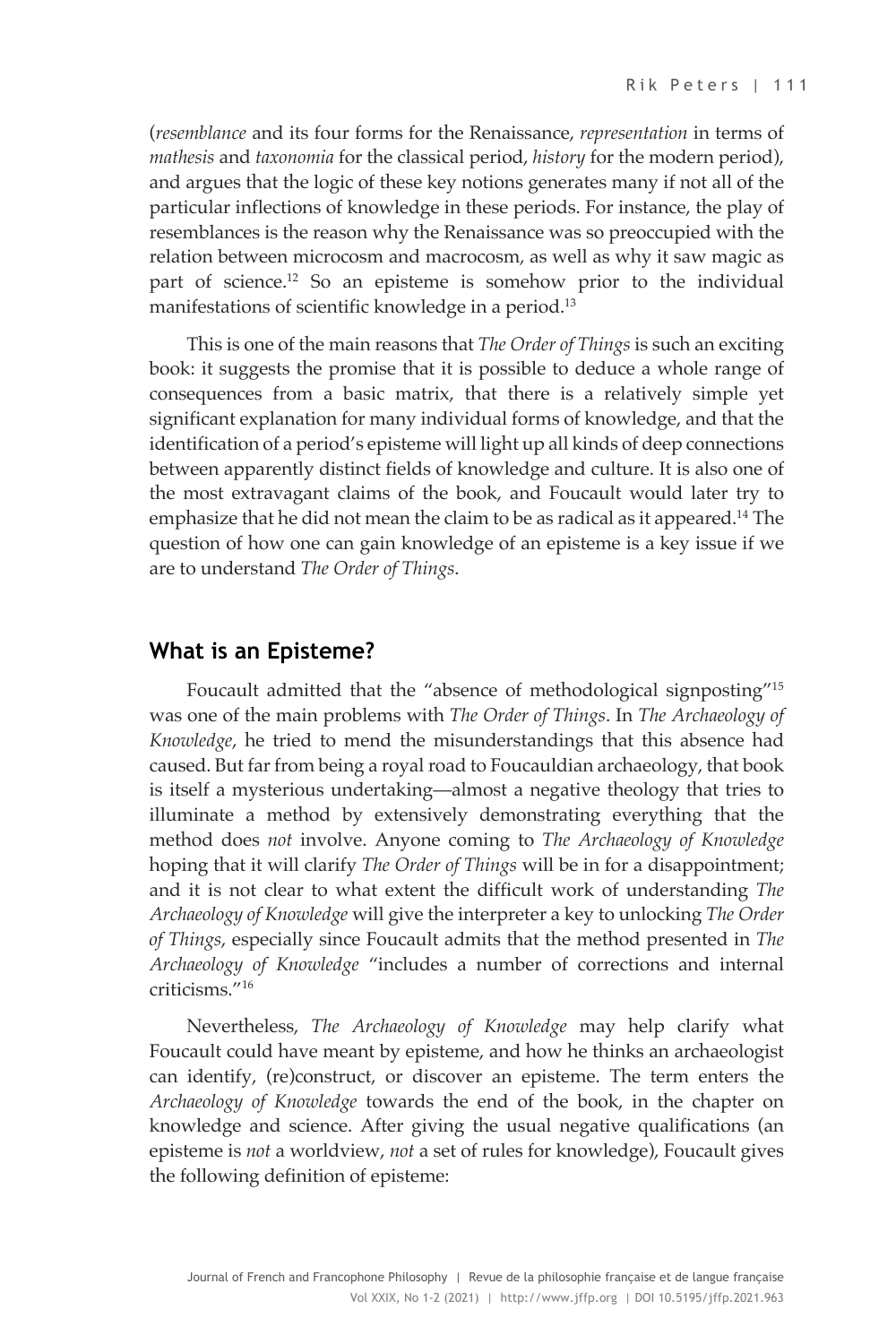By *episteme* we mean, in fact, the total set of relations that unite, at a given period, the discursive practices that give rise to epistemological figures, sciences, and possibly formalized systems; the way in which, in each of these discursive formations, the transitions to epistemologization, scientificity, and formalization are situated and operate; the distribution of these thresholds, which may coincide, be subordinated to one another, or be separated by shifts in time; the lateral relations that may exist between epistemological figures or sciences in so far as they belong to neighbouring, but distinct, discursive practices. The episteme is [. . .] the totality of relations that can be discovered, for a given period, between the sciences when one analyses them at the level of discursive regularities.<sup>17</sup>

Like most of the book, this definition is heavy on jargon and requires a lot of unpacking to really be comprehensible; but the last sentence can point us in the right direction: if the episteme is "the totality of relations . . . between the sciences," that means that one could reconstruct an episteme by a juxtaposition and comparison of different sciences—either by induction over a number of particular fields of science, or by some kind of structural analysis where the minimum units of comparison are sciences rather than statements. If the bold claims about the "classical period" and the "modern period" in *The Order of Things* amount to claims about the relations between sciences in those periods, the accounts of episteme could be based on a generalization of the fields of science that Foucault has studied for these periods.

If we want to take this suggestion seriously, the next question is how exactly one establishes "the totality of relations . . . between the sciences when one analyses them at the level of discursive regularities." This formulation seems to require treating the "sciences" as discrete units that come into external contact with each other. But since modern Western science (that is, the kind of science Foucault was primarily interested in) is inherently a practice of debate, mutual criticism, and productive disagreement, it is hard to see how it would be possible to treat the different sciences as a unity: contradictory theories can and do coexist at any phase of science. The addition that this analysis takes place at the level of discursive regularities is helpful in excluding many relations that might otherwise have seemed relevant—e.g., the fact that the humanist Wilhelm von Humboldt and the naturalist Alexander von Humboldt were brothers means that there is a concrete relationship between their two disciplines, but since this relation is not situated at the level of "discursive regularities," it does not come into consideration for someone trying to reconstruct a period's episteme. Moreover, the phrase "discursive regularities" promises to resolve the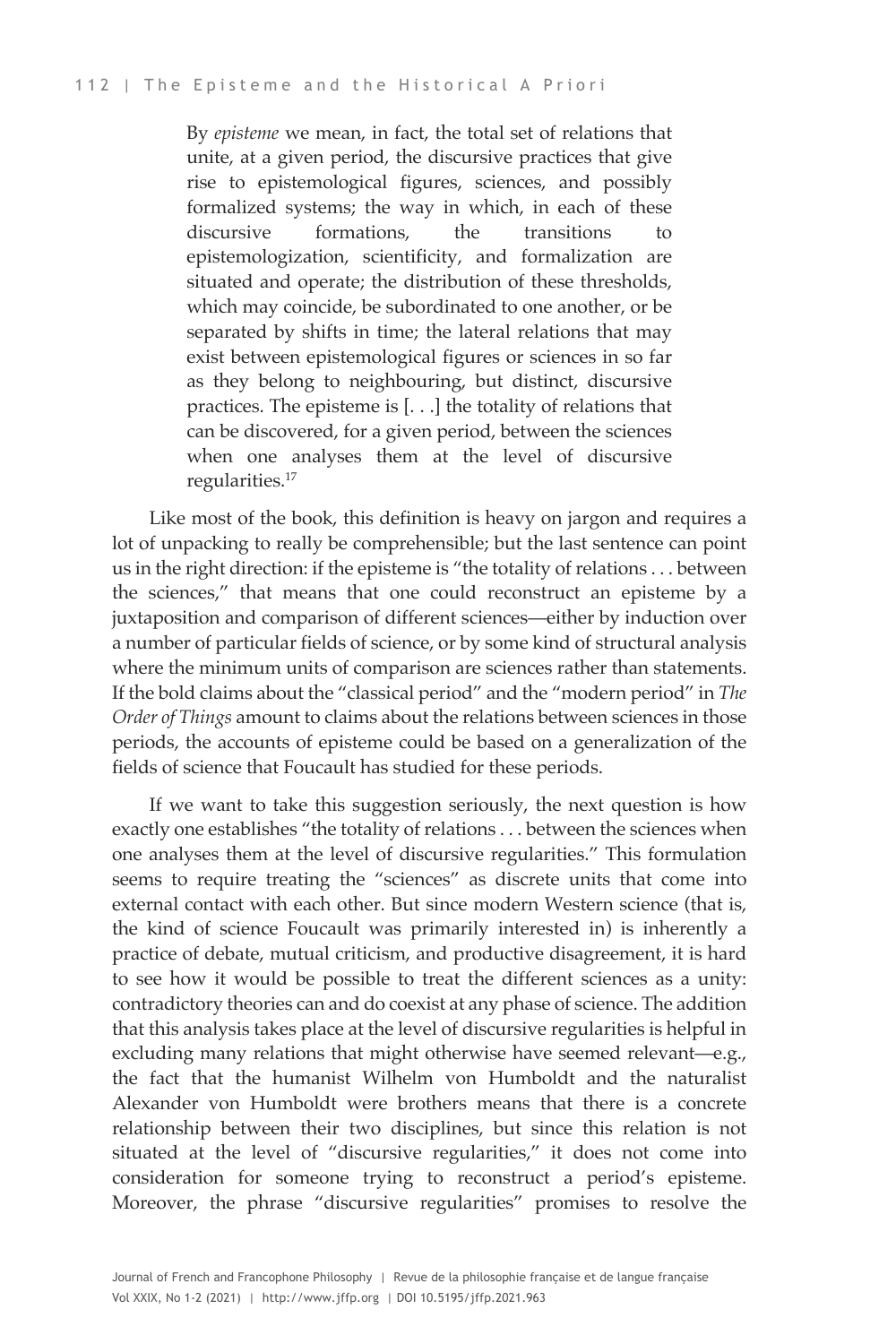apparent disunity of fields of science in some way, so that we can safely treat "sciences" as unities. But how does this work?

#### **What Is a Historical A Priori?**

In this section, I will argue that the concept of "historical a priori," when understood in a certain way, does precisely the work of enabling Foucault to treat fields of science as unities, and thus to reconstruct the level of an episteme. I will have to discuss this concept at some length because my reading is a significant departure from the standard readings of Foucault.

There appears to be an overwhelming consensus that historical a priori is more or less synonymous with episteme. A small sample: The Wikipedia lemma for "episteme" (an expression of the *vox populi* if ever there was one) states that "Michel Foucault used the term *épistème* in a highly specialized sense in his work *The Order of Things* to mean the historical a priori that grounds knowledge and its discourses and thus represents the condition of their possibility within a particular epoch."18 Oksala writes that "episteme refers to the historical *a priori* of an epoch."19 Han-Pile, in her exemplary study of the Kantian and critical themes in Foucault's work, states that Foucault employs the terms episteme and historical a priori "in an interchangeable manner in *The Order of Things*," and talks of "the concept of the historical *a priori*, which [Foucault] assimilates in [*The Order of Things*] to that of the *épistémè*."20 Hyder considers the epistemes as the "most obvious examples of [...] historical a prioris in Foucault's work.<sup>"21</sup> A special issue of the *Continental History Review* on "Historical *a Priori* in Husserl and Foucault" (March 2016) also shows that this is the dominant reading: in their introduction to the issue, Aldea and Allen say that Foucault attempted "to tell the story of the emergence of the modern historical a priori"<sup>22</sup> (Foucault more typically speaks of the modern episteme); and some of the contributions assume that the historical a priori is something like the set of conditions of possibility for knowledge in a given epoch, more or less identical with the episteme. 23

It is not hard to see why readers of Foucault are led to equate the two terms: an episteme determines the historically changeable conditions of possibility for knowledge of a given period. There is a long tradition in philosophy of calling something's conditions of possibility its a priori; combine that with the fact that the particular conditions of possibility singled out by the term episteme are historically changeable, and you can see that historical a priori would not have been a bad name for the episteme. But I will argue that this is a mistake: in fact, Foucault does not use the term historical a priori interchangeably with episteme.

A good indication that the terms are not interchangeable is that an attempt to actually substitute one term for the other fails in almost all cases. For one, a historical a priori is almost always indexed to a field of science,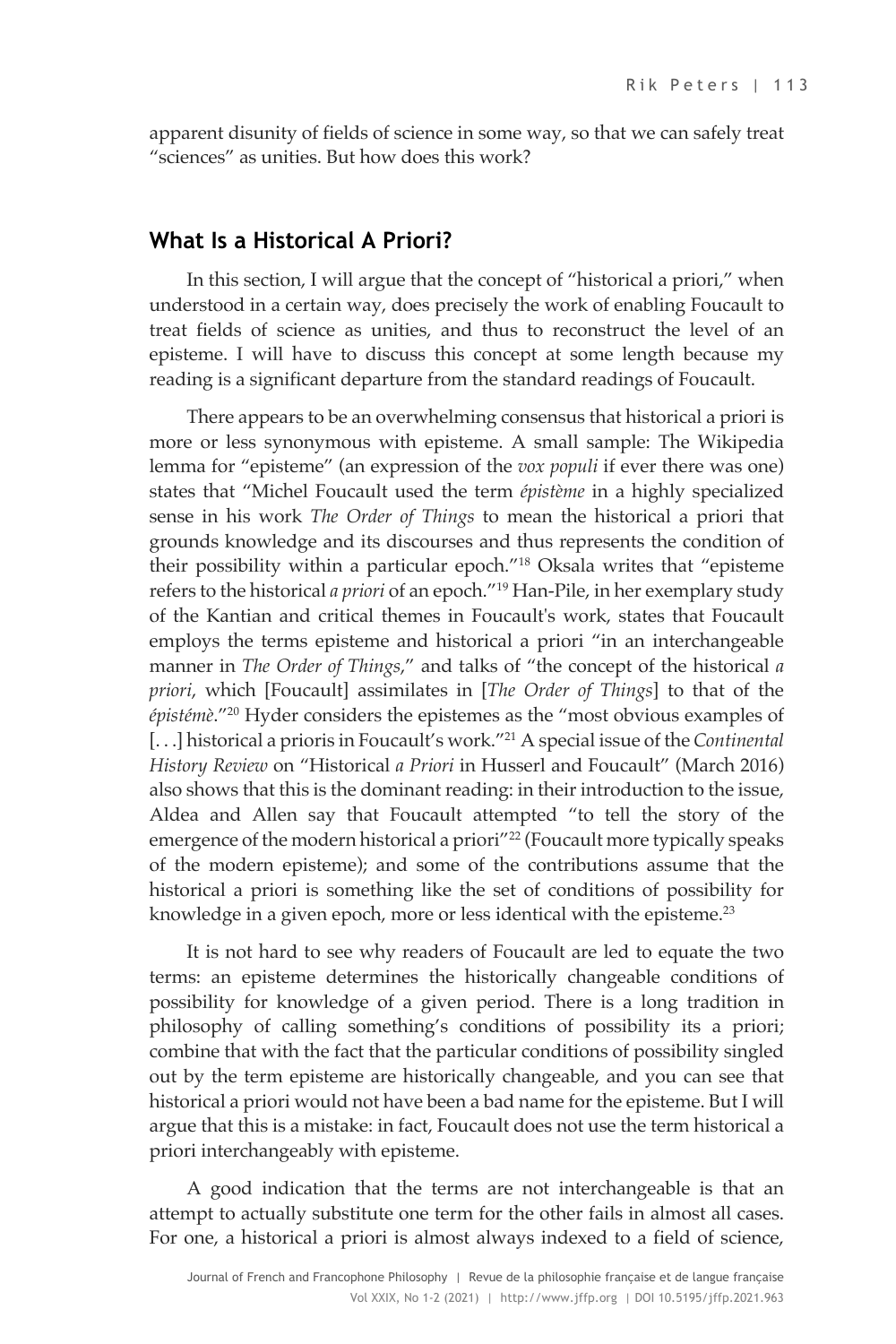rather than to a period. There is a "historical *a priori* of a science of living beings,"24 a "historical *a priori* of the human sciences,"25 and a "historical and concrete a priori of the modern medical gaze,"<sup>26</sup> but in Foucault's usage there is never a historical a priori of, say, the classical period. The failure of substitution is even clearer the other way around: it would make no sense in Foucault's jargon to talk about "the *episteme* of a science of living beings." This observation alone shows that the standard reading needs to be corrected.

Both in *The Order of Things* and in *The Archaeology of Knowledge*, Foucault invokes the historical a priori of a science to argue that, in spite of disagreements between individual scientists, there is a level of unity in every scientific field that allows for disagreements to take place within the same field. To take a (non-Foucauldian) example: a quantitative and a qualitative sociologist may disagree strongly about the appropriate way to study society, but they will usually still agree on enough to both consider the other as contributing to an enterprise called "sociology." In *The Order of Things*, Foucault raises this issue in relation to eighteenth-century natural history:

> There were doubtless, in this region we now term life, many inquiries other than attempts at classification, many kinds of analysis other than that of identities and differences. But they all rested upon a sort of historical *a priori*, which authorized them in their dispersion and in their singular and divergent projects, and rendered equally possible all the differences of opinion of which they were the source.<sup>27</sup>

Below the level of differences, divergences and dispersions, the historical a priori is the ground of unity that ensures that all eighteenth-century attempts at describing the order of nature belong to the same field.

In *The Archaeology of Knowledge*, the chapter on "The Historical *a priori* and the Archive" opens with a discussion of the issue of unity and dispersal of science: "The positivity of a discourse—like that of Natural History, political economy, or clinical medicine—characterizes its unity throughout time, and well beyond individual *oeuvres*, books, and texts."28 This positivity reveals "the extent to which Buffon and Linnaeus (or Turgot and Quesnay, Broussais and Bichat) were talking about 'the same thing,' by placing themselves 'at the same level' or at 'the same distance,' by deploying 'the same conceptual field,' by opposing one another on 'the same field of battle.'"29 Again, the function of the technical term "historical a priori" is to serve as the principle of unity underlying a field of knowledge, even when there is disagreement and battle within this field.

My contention is that this is the core meaning of historical a priori everywhere that Foucault uses it, from the *Birth of the Clinic* to *The Archaeology of Knowledge*: we can tentatively define Foucault's historical a priori as "the principle of unity of a field of science."30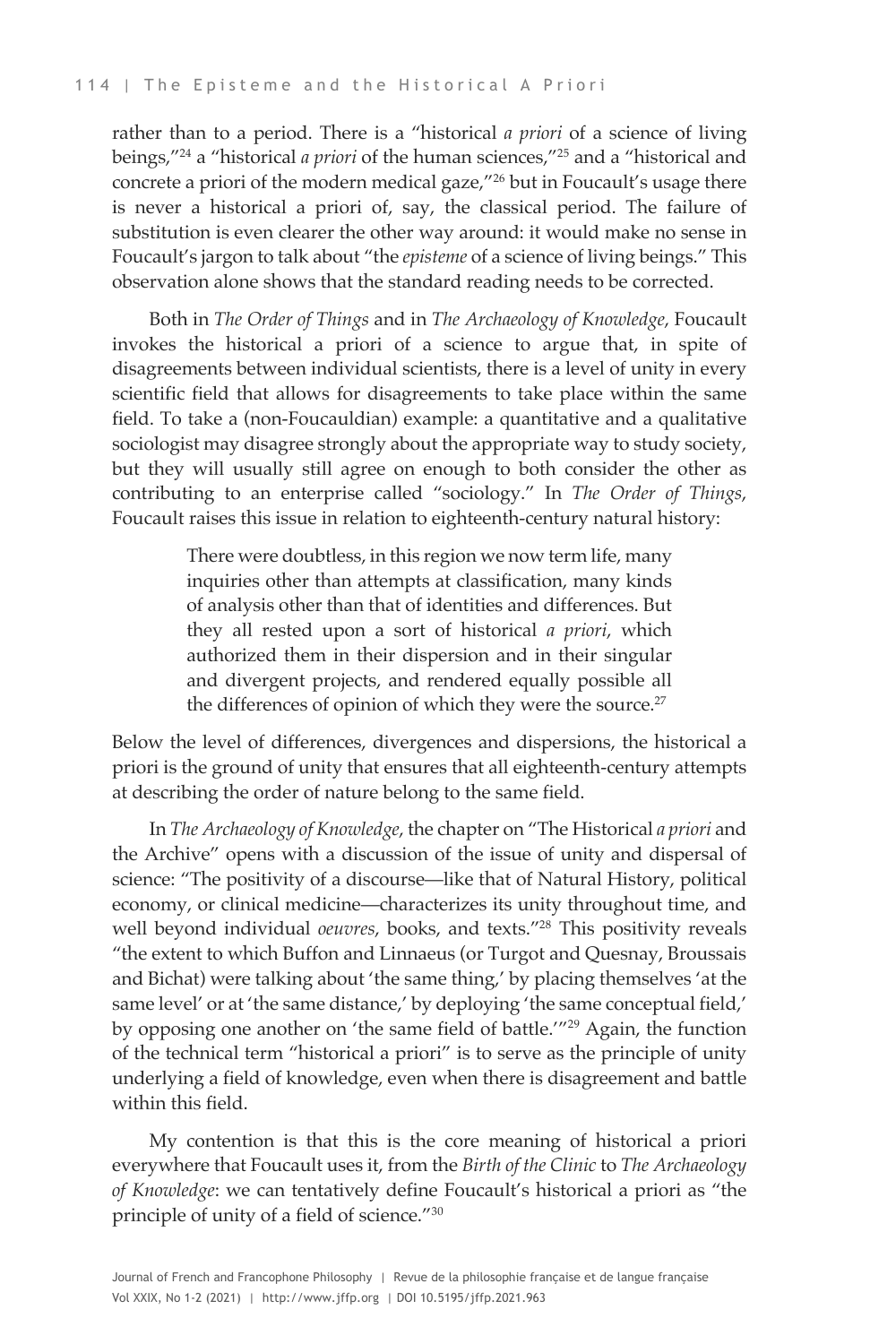This is also more or less what Edmund Husserl means by historical a priori in the short text *The Origin of Geometry*, which commentators have pointed out is the first use of the phrase historical a priori in the philosophical tradition. <sup>31</sup> I claim that Foucault did not just use Husserl's phrase, but took over the specialized concept of historical a priori from Husserl more or less wholesale. This is not to say that Foucault's historical a priori is simply the same as Husserl's. For one, unlike Husserl's historical a priori, which is the unchangeable invariant undercurrent of a scientific tradition, Foucault's historical a priori is, paradoxically, both invariant (within a given period) and historically changeable (in breaks between periods). Moreover, while Husserl's notion of a historical a priori is embedded in a phenomenological approach to the history of scientific pursuits, Foucault's is more formalistic. I will have more to say on these differences later. The key point that I want to make here, though, is that the basic idea behind the historical a priori is the same in Husserl as in Foucault: a historical a priori is the set of conditions under which divergent theories, observations and concepts can nevertheless be said to belong to the same scientific pursuit.

#### **From Husserl to Foucault**

The connection between Foucault's and Husserl's historical a priori is historically plausible: it is certain that Foucault knew and read Husserl's paper at least as early as 1963, the year after Derrida's translation of and commentary to Husserl's *Origin of Geometry* was published.32 In January of 1963, Foucault wrote Derrida a letter to thank him for the translation and commentary, stating that he "read it—and re-read it."<sup>33</sup> In April of that year, Foucault's *Birth of the Clinic* was published;<sup>34</sup> towards the end of that book, he sums up the transformation he has described as the establishment of "the historical and concrete a priori of the modern medical gaze,"35 which is a striking echo of Husserl's phrase "concrete, historical *a priori*."36 Although in the *Birth of the Clinic*, unlike in the *Order of Things*, the concept of a historical a priori does not do any theoretical heavy lifting, the link with Husserl already seems to be present there.

A short discussion of Husserl's *Origin of Geometry*, and more particularly of the role of a historical a priori in it, is in place here. Like the *Crisis of the European Sciences* for which it was a sketch, *The Origin of Geometry* is concerned with the relation between the meaningful reality of everyday life (*Lebenswelt*) and the formalizations of modern science. In the essay, Husserl introduces a schematic overview of the derivation of geometry from the life world via the notions of historicity and tradition.

In a pretheoretical state, the subject is confronted with certain selfevidences: intuitions about the nature of lines, surfaces, and solids that form the first primitive geometry. The scientific tradition is born at the moment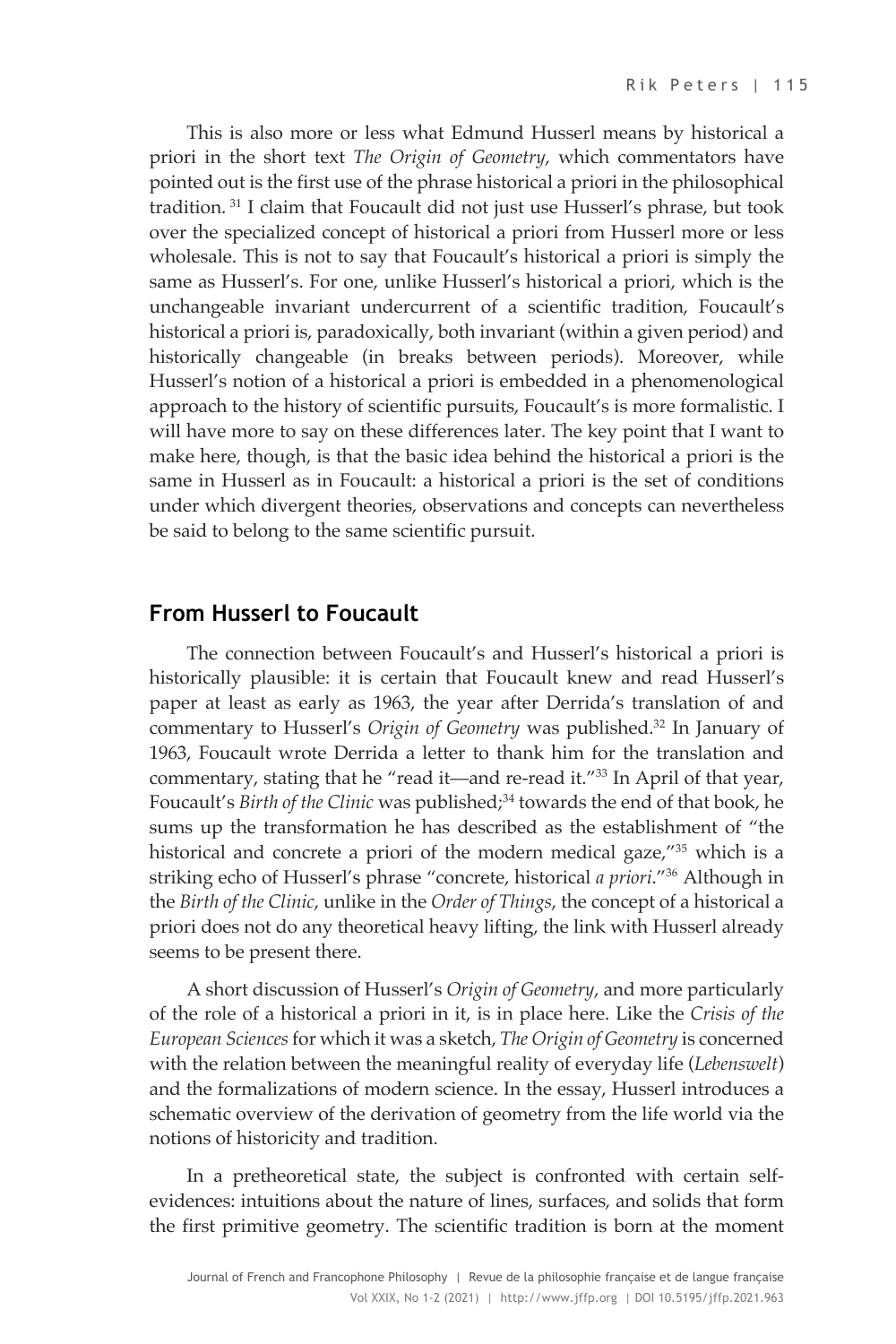people start writing down these self-evidences so as to be able to share them with others. This means that a more advanced elaboration of self-evidences becomes possible, and that the "ideal objects" of geometry, such as Pythagoras's theorem, acquire an objectivity that is independent of the minds of individual geometers. Pythagoras's theorem exists only once, but is reactivated when it is spoken, thought or written down: it exists through its "sensibly embodying repetitions."<sup>37</sup> Once it has been written down, the theorem remains in existence even if there is nobody around to think it. This is the origin of the reality of ideal objects, and the origin of science.

But this origin engenders the risk that the writings take on a life of their own: they can be considered as evidence independently of the intuitive selfevidence they were supposed to communicate. This is the situation in which one learns every definition and proposition of Euclid's *Elements* by heart, without working one's way through them to reactivate their self-evidence in consciousness. Once this possibility is realized, science starts drifting away from the *Lebenswelt* towards the sterility typical of modern mathematics and physics. Husserl interprets the situation in the science of his time as precisely this detaching and drifting off of the sciences. As he puts it, we have lost the "capacity for reactivating the original activities contained within [geometry's] fundamental concepts," and "without the 'what' and the 'how' of its prescientific materials, geometry [is] a tradition empty of meaning."38

Once the drifting off has started, how can one get back to the pretheoretical origins of geometry? This is where Husserl's concept of historical a priori enters the scene. For any tradition to be possible, there must be some invariants that tie all successive stages of the tradition together, uniting it into a single tradition. The set of these invariants is what Husserl calls "the universal a priori of history."39 We can methodically study the historical a priori by starting from the structure of our present, which is disclosed to us, and then perform a "free variation" in the imagination, allowing us to discover what is necessarily common to each stage of history, past or present.40 In the case of geometry, this variation leads to the discovery of just those primary prescientific self-evidences that gave birth to geometry, and that came to be forgotten in modern science. The examples Husserl gives of these historical a priori structures are of the following type: "that it was a world of 'things' . . . that all things necessarily had to have a bodily character . . . that these pure bodies had spatio-temporal shapes and 'material' qualities . . . related to them," and that "we can always suppose some measuring technique, whether of a lower or higher type."41 These are some of the invariant presuppositions underlying the complete tradition of geometry from Thales to Euclid through Galileo up to the present, by virtue of which we can reactivate the original sense-constructions of the first geometers.

Although Husserl sees the historical a priori primarily as the invariant structures of historicity in general (the structures that underlie every historical series of variations), the *Origin of Geometry* zeroes in on those structures that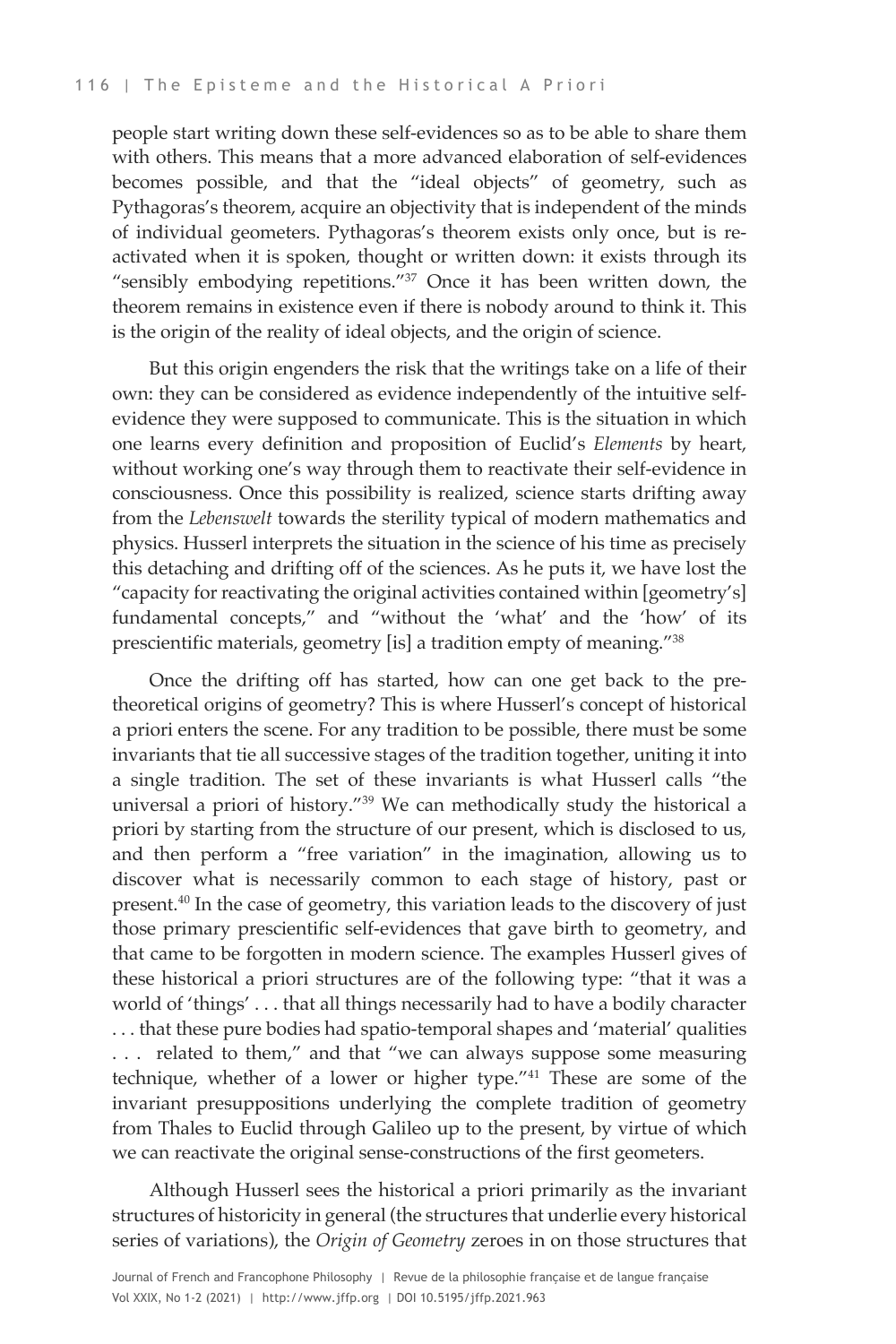guarantee the unity of the tradition of a particular field of science. And while Husserl happens to focus on the field of geometry, he repeatedly makes it clear that the same could hold for any other scientific discipline.<sup>42</sup>

The historical a priori in the Husserlian sense (which I claim is also the Foucauldian sense) is thus very close to Kuhn's notion of a "paradigm." It is the common set of assumptions by virtue of which a group of scientists can be said to work in the same field, talk about the same things and be concerned with the same problems. The comparison to Kuhn has its limits, of course. For Husserl (though not for Foucault), a historical a priori is absolutely invariant, while the whole point of paradigms is that they change. Moreover, Kuhn primarily conceived of paradigms as examples rather than rules:<sup>43</sup> people working in the "Newtonian paradigm" are people for whom Newton's work is the prime example of good science, and whose interests therefore gravitate towards Newton-like problems, Newton-like methods, and Newton-like solutions. Paradigms are thus sociological facts, rather than epistemological configurations. The historical a priori of Husserl and Foucault, on the other hand, is transcendental rather than sociological. But the comparison is enlightening nevertheless: it suggests that the historical a priori can be conceived of as a vital tool in understanding the history of knowledge, rather than just an abstruse piece of phenomenological jargon.

It is worth mentioning here that the "historical" in historical a priori does not mean "historically changeable" (as the standard reading of Foucault would have it), but indicates that this is the a priori that grounds history. For Husserl, it is important that this a priori be stable throughout the centuries so as to guarantee the unity of a tradition—it is the set of invariants that unite the tradition throughout its history; but there is nothing in principle that prevents a tradition from breaking down and a new one from taking its place. In that case, both these traditions would have their separate historical a priori that underpin their internal unity as long as the tradition lasts, but they do not persist throughout all of time. This is just how Foucault takes the concept: not a trans- or suprahistorical set of conditions that persist throughout history, but a set of conditions that unify a single field for as long as it lasts.

Foucault's innovation with respect to Husserl is not that Foucault first made the a priori historical. <sup>44</sup> Instead, the innovation is that Foucault made the historical a priori into something contingent that can break down and start anew (though as we shall see, Foucault was not the first to propose this). The historical a priori is thus "historical" in two senses. In the primary Husserlian sense, it is "the *a priori* of history": a set of invariant conditions that bring together dispersed theories into a single tradition. But for Foucault, these sets of conditions are historical in a second sense: they can be observed to change, topple, and mutate, to the point where people in different periods of time can ostensibly be talking about the same objects (like animals or words), but in fact be engaged in a completely different tradition. Foucault's historical a priori is one step closer to Kuhn's paradigm, in being both the condition of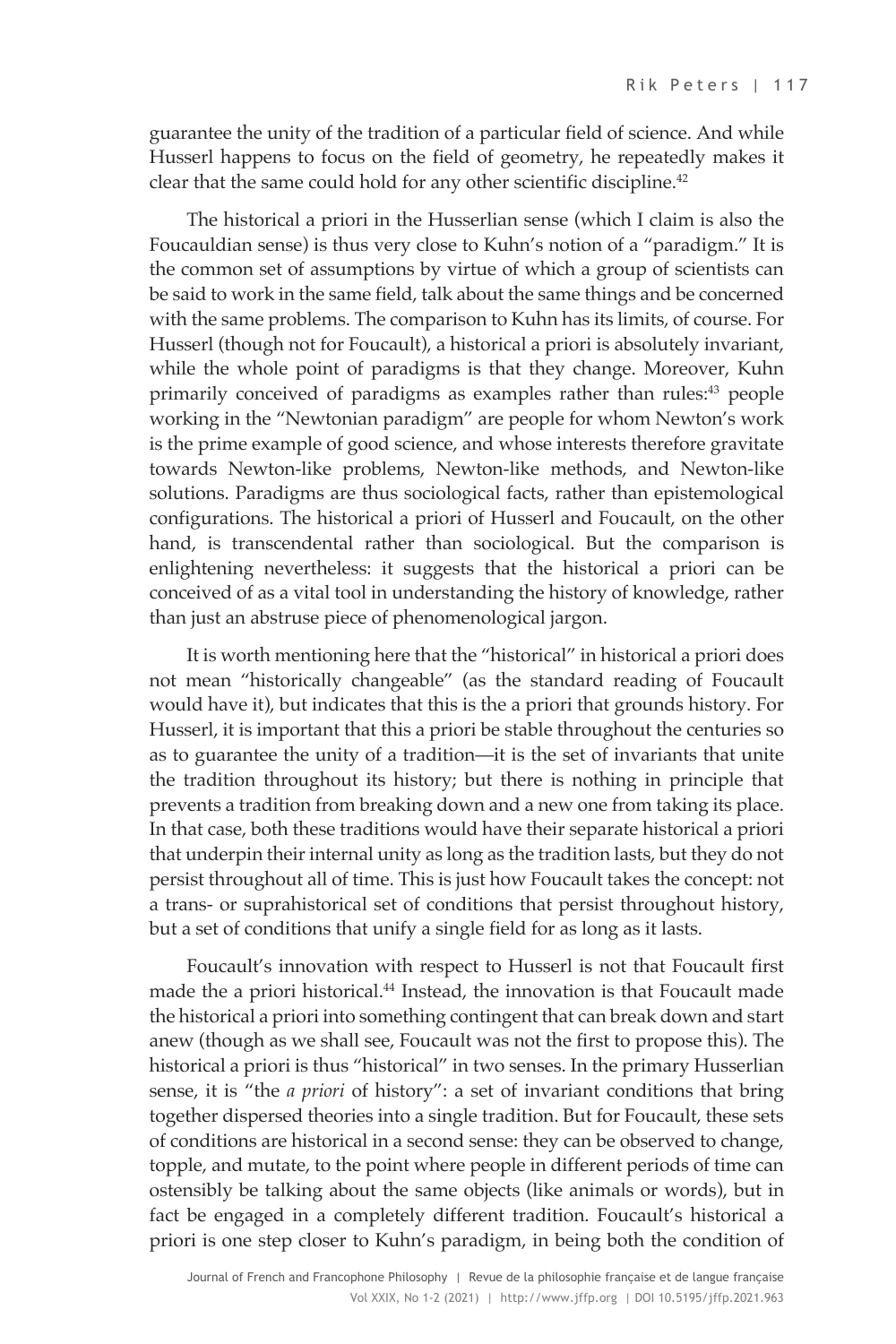unity within a period, as well as the locus of dramatic change between periods.

#### **Consciousness or Concept?**

So far, I have argued that the *function* of the historical a priori is the same in Husserl as in Foucault: to guarantee the unity of a field of science. But it has been argued that one of the key differences between Husserl and Foucault is what the historical a priori consists in—the epistemological and ontological status of the conditions that guarantee the unity of a tradition. Hyder gives the following account of the difference:

> Foucault's historical a priori differs from Husserl's in that it does not describe the framework of past intentional acts. It is instead supposed to be the framework that made possible the formation of past *énoncés*, or statements, which are to be identified and analyzed without any reference to the conscious intentions of individual speakers.<sup>45</sup>

This reading stems from a line of inquiry that sees Foucault's appropriation of Husserl as mediated by the French school of historical epistemology, and in particular, by the work of Jean Cavaillès.<sup>46</sup> Cavaillès's criticism and reworking of Husserl prefigures Foucault's archaeology in important ways. Cavaillès criticizes Husserl for the latter's inability to conceptualize scientific developments; as Thompson puts it, Cavaillès modifies phenomenology "precisely so as to be able to get at the profoundly eruptive historicity of science itself."<sup>47</sup> This historicity, for Cavaillès, is a historicity not just of different theories built on an invariant framework, but rather, a historicity of the transcendental itself. In other words, it is not a tradition constantly underpinned by the same a priori foundations, but a process where the conceptual framework itself changes.

This injection of the historical into the transcendental implies a fundamental change in outlook: while Husserl's historical a priori consisted of intentional acts of consciousness that can be reactivated and retraced, Cavaillès suggests that at different stages of science, "it is not the same consciousness" that is at work.<sup>48</sup> This means that for Cavaillès, it is not consciousness that is the bedrock of scientific history, but rather a dialectic at the level of concepts. As he puts it, "it is not a philosophy of consciousness but a philosophy of the concept that can provide a theory of science."<sup>49</sup>

This rejection of a philosophy of consciousness will of course become part of Foucault's project later on. And in the account from *The Archaeology of Knowledge*, Foucault goes a long way towards eliminating consciousness from his methodology. Thompson and Hyder both base their accounts of Foucault's inheritance Cavaillès on readings of *The Archaeology of Knowledge*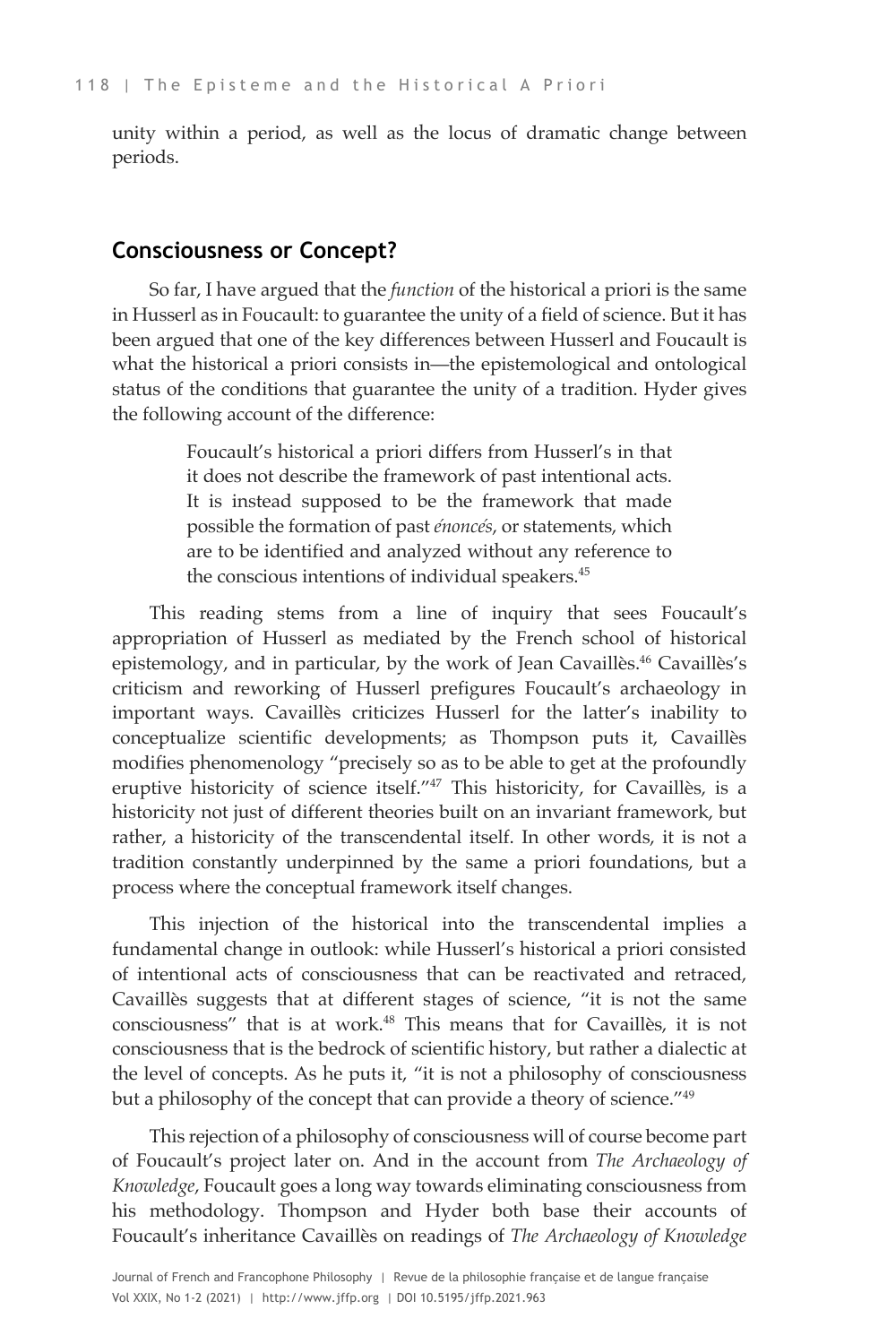for this reason. But it is much less clear that this holds for *The Order of Things*, where, I argue, Foucault vacillates between a Husserl-style philosophy of consciousness and a Cavaillès-style philosophy of the concept.<sup>50</sup>

Consider this passage, the most explicit account of the inner workings of the historical a priori that Foucault gives in *The Order of Things*:

> This *a priori* is what, in a given period, delimits in the totality of experience a field of knowledge, defines the mode of being of the objects that appear in that field, provides man's everyday perception with theoretical powers, and defines the conditions in which he can sustain a discourse about things that is recognized to be true. In the eighteenth century, the historical *a priori* that provided the basis for inquiry into or controversy about the existence of genera, the stability of species, and the transmission of characters from generation to generation, was the existence of a natural history: the organization of a certain visible existence as a domain of knowledge, the definition of the four variables of description, the constitution of an area of adjacencies in which any individual being whatever can find its place. Natural history in the Classical age is not merely the discovery of a new object of curiosity; it covers a series of complex operations that introduce the possibility of a constant order into a totality of representations. It constitutes a whole domain of empiricity as at the same time *describable* and *orderable*. 51

This passage consists of two parts: a general description of the historical a priori, and a more specific description of the a priori for eighteenth-century natural history. The first part consists of four functions of the historical a priori, plus the (anti-Husserlian?) caveat that this holds "in a given period." According to Foucault, the historical a priori

- (a) delimits in the totality of experience a field of knowledge
- (b) defines the mode of being of the objects that appear in that field
- (c) provides man's everyday perception with theoretical powers
- (d) defines the conditions in which he can sustain a discourse about things that is recognized to be true.

Of these four functions, (a) and (b) clearly belong to the "philosophy of consciousness" rather than to the "philosophy of the concept." Moreover, (a)– (c) are all formulations that are alien to *The Archaeology of Knowledge*: appeals to "the totality of experience," the "mode of being" of objects, or "man's everyday perception" do not fit the discourse-oriented approach Foucault would later take. Condition (d) is the only one that Foucault would not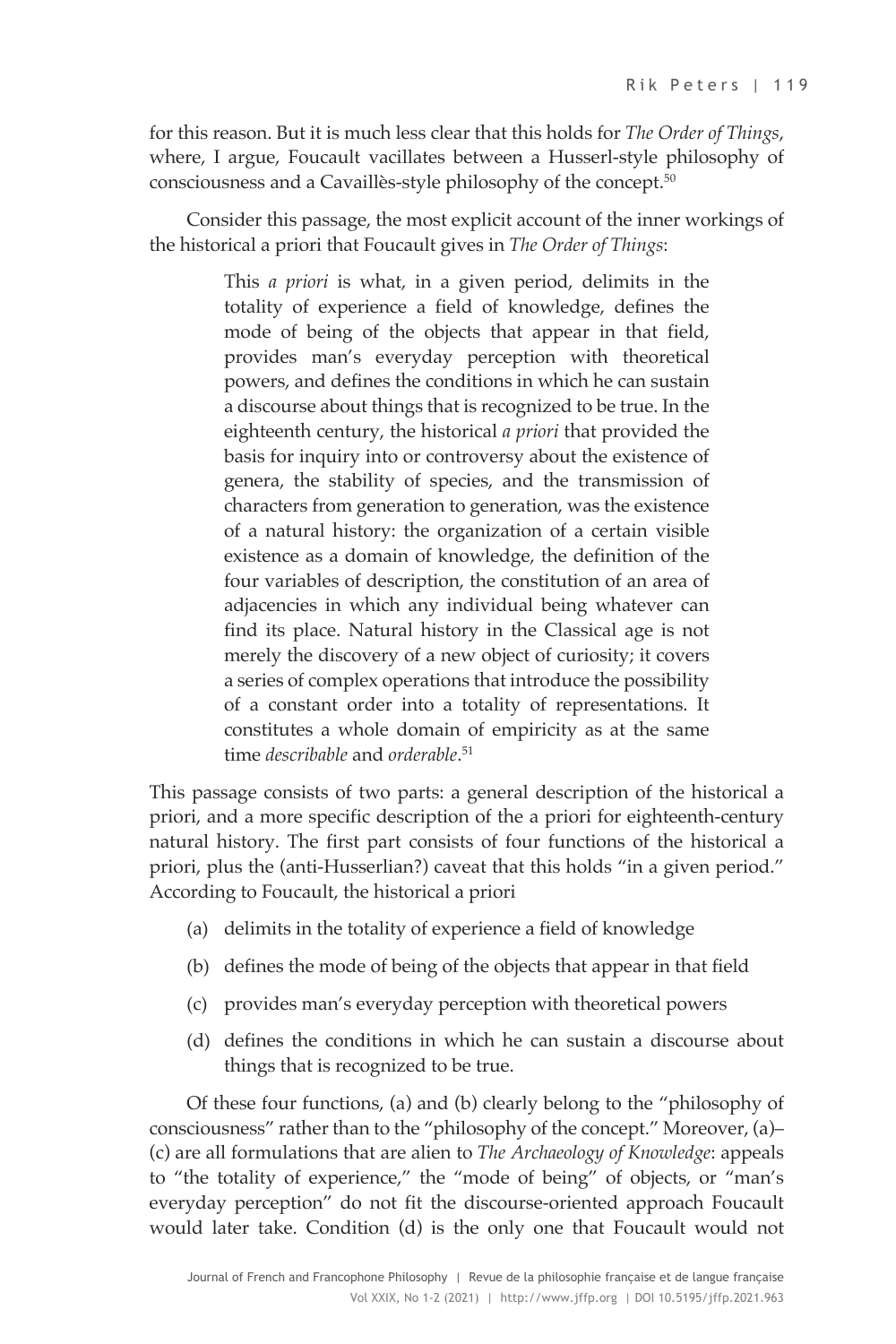repudiate in later works; in fact, the conditions for true discourse become the linchpin of the "late archaeology" of *The Archaeology of Knowledge* and "The Order of Discourse."

In the specific description of the historical a priori of natural history, the situation looks more Cavaillèsian:

- $\alpha$ . the organization of a certain visible existence as a domain of knowledge
- β. the definition of the four variables of description
- $γ$ . the constitution of an area of adjacencies in which any individual being whatever can find its place.

Although  $\alpha$ , in focusing on visible existence, suggests a consciousness-based definition of a field of science,  $β$  and  $γ$  are both abstract and conceptual in nature. We will discuss this passage in greater detail below, but for now, suffice it to say that this quotation suggests that in *The Order of Things* Foucault is somewhere between Husserl and Cavaillès. He vacillates between a consciousness-based approach to the historical a priori (where the historical a priori consists of structures of experience) and a concept-based approach (where it consists of a terminology of description, a grid for ordering, or a form of discourse).

We should be careful to separate the question of what Foucault actually does in *The Order of Things* from what Foucault ought to be doing. The tradition of Cavaillès is clearly better suited to Foucault's project than the Husserlian heritage. The obvious problem with any reliance on a philosophy of consciousness is that it will also rely on the empirical-transcendental doublet of "man" that Foucault will go on to criticize in the final chapters of *The Order of Things*. The Husserlian notion of the historical a priori would anchor the archaeological project in a philosophy of consciousness, relegating it to the status of a mere byproduct of the modern episteme, and dooming it to the same methodological instability that haunts the human sciences. This makes *The Order of Things* self-defeating. It makes sense, then, that Foucault would change tack when developing the methodology in *The Archaeology of Knowledge*. But the Foucault of *The Order of Things* seems to be stuck between the two positions: sometimes simply historicizing Husserl's intentional acts, and sometimes making a more elaborate conceptual argument along the lines of Cavaillès.

#### **Test Case: From Natural History to the Classical Episteme**

Bracketing for a moment the vexed question of the epistemological and ontological status of the historical a priori, we can try to reconstruct how the archaeologist can get knowledge of an episteme. If, as we have seen, an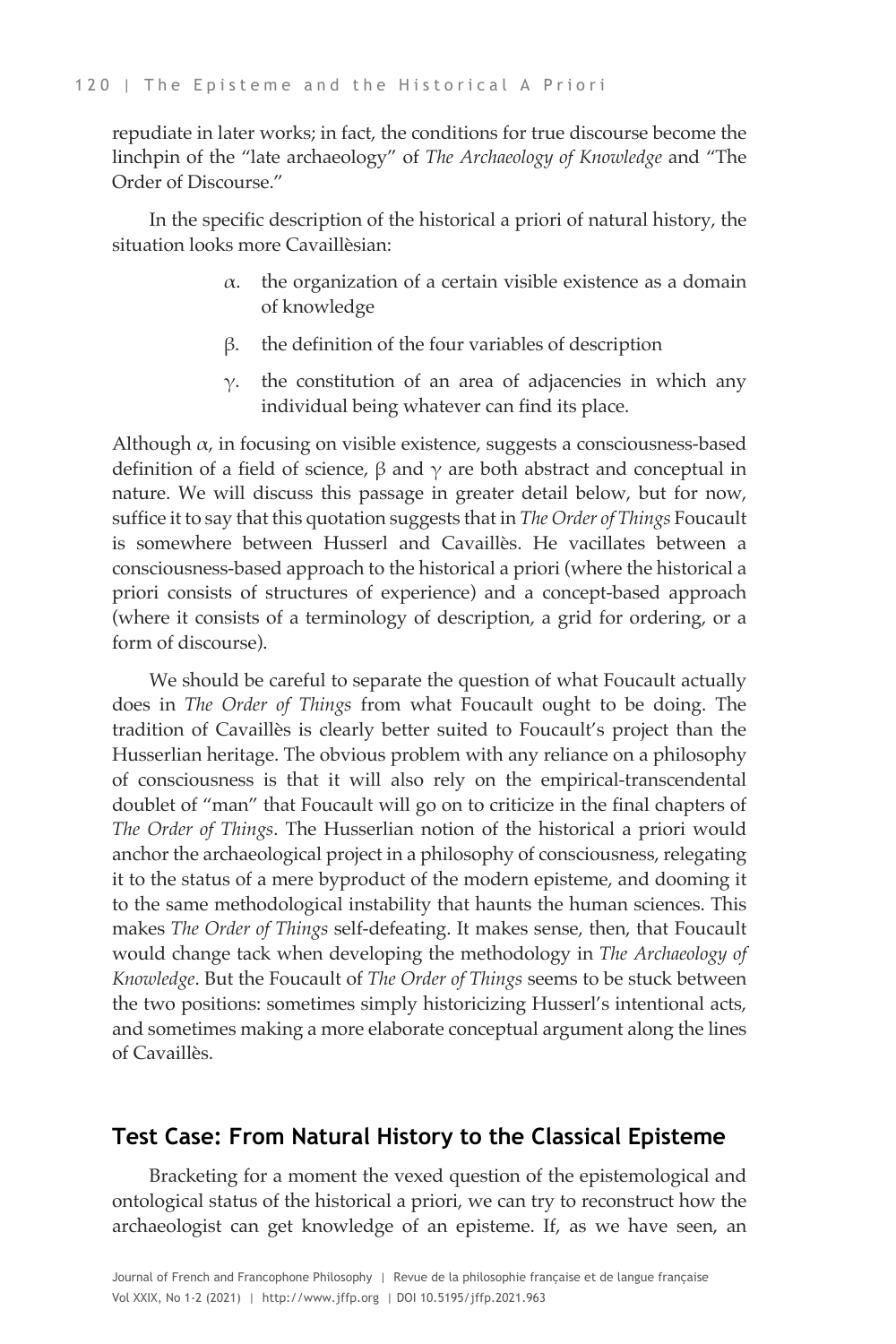episteme consists of the relations between fields of science considered "at the level of discursive regularities," and if the historical a priori of any science is its principle of unity, or "the group of rules that characterize a discursive practice,"52 we may conjecture that studying the historical a priori of different sciences will get us some way towards mapping out an episteme. If a historical a priori gives us the discursive regularity that unites a science, the relations between historical a prioris could constitute an episteme. We will now try to see how this might work by taking Foucault's treatment of natural history in the eighteenth century as a test case.

One of the many provocative claims of *The Order of Things* is that there was no biology in the eighteenth century:

> Historians want to write histories of biology in the eighteenth century; but they do not realize that biology did not exist then, and that the pattern of knowledge that has been familiar to us for a hundred and fifty years is not valid for a previous period. And that, if biology was unknown, there was a very simple reason for it: that life itself did not exist. All that existed was living beings, which were viewed through a grid of knowledge constituted by *natural history*. 53

In the chapter on the historical a priori in *The Archaeology of Knowledge*, Foucault recapitulates this provocation by saying that "one cannot say that Darwin is talking about the same thing as Diderot," even though both hold that species are formed by mutations from generation to generation.<sup>54</sup>

We can rephrase the claim that Darwin is not talking about the same thing as Diderot by saying that the historical a priori of a science of living things is different in Darwin's time than in Diderot's time. That is why Darwin is somehow "closer" to his contemporaries who disagreed with him than to his supposed "predecessor" Diderot who might have agreed with his central insight. That is also why it is not right to speak of an eighteenth century science of "biology": the conditions that define the unity of the field of biology did not hold sway over eighteenth century studies of nature.

Foucault does not just claim that biology did not exist in the eighteenth century; he also claims that there is a "very simple reason" for this: "that life itself did not exist. All that existed was living beings, which were viewed through a grid of knowledge constituted by *natural history*."55 The difference between the two sciences comes down to a difference between "life" on the one hand and "living beings as viewed through natural history" on the other, the former being characteristic of "biology" and the latter of eighteenthcentury studies of nature. Later in the same chapter, Foucault pins a name to these characteristics: it is the historical a priori of these inquiries. This quote, which we discussed above, is worth repeating in this context: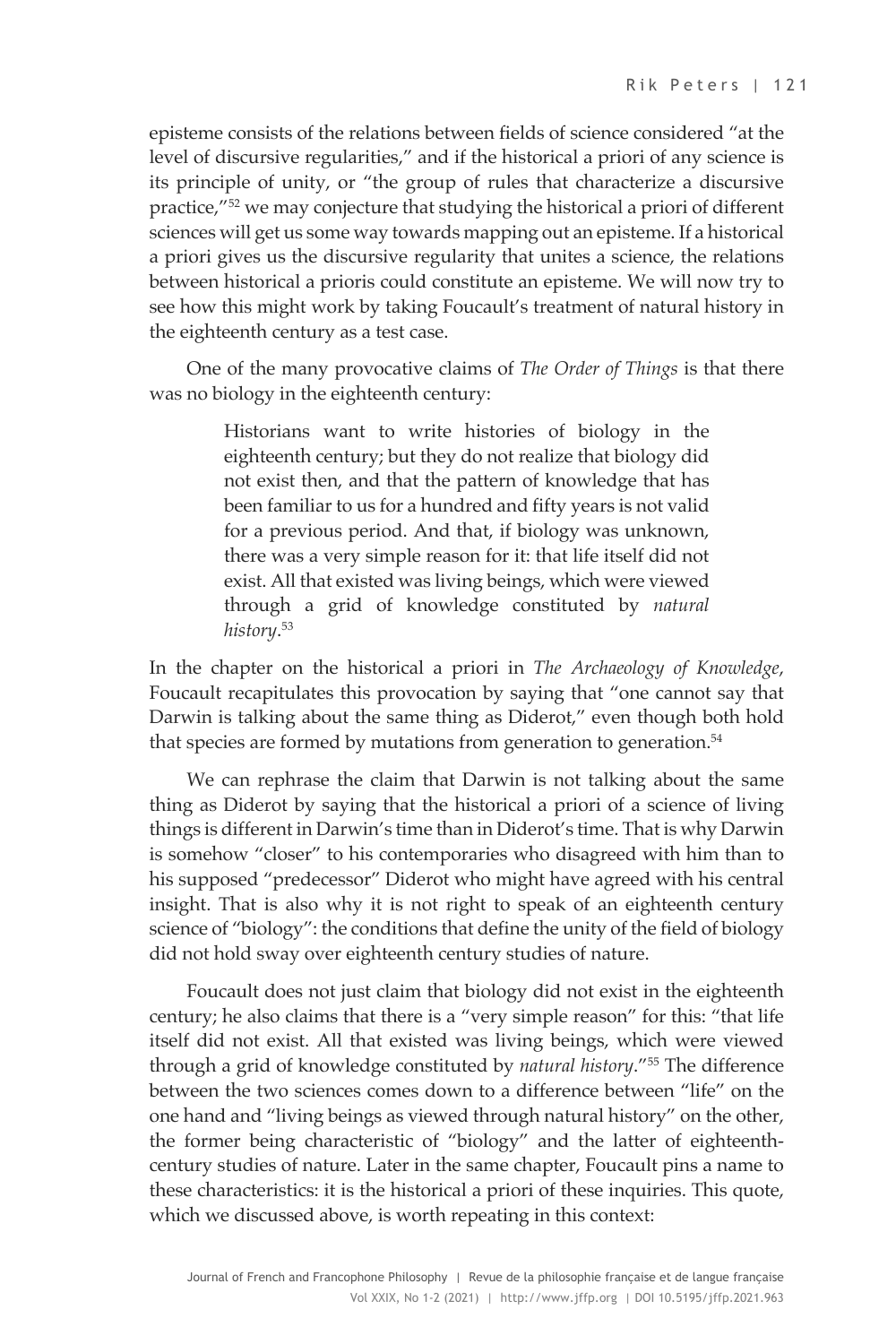In the eighteenth century, the historical *a priori* that provided the basis for inquiry into or controversy about the existence of genera, the stability of species, and the transmission of characters from generation to generation, was the existence of a natural history: the organization of a certain visible existence as a domain of knowledge, the definition of the four variables of description, the constitution of an area of adjacencies in which any individual being whatever can find its place. [. . .] What makes it akin to theories of language also distinguishes it from what we have understood, since the nineteenth century, by biology, and causes it to play a certain critical role in Classical thought.56

The existence of natural history (and more particularly, what we earlier called functions (α) – (γ)) is the historical *a priori* that unites divergent inquiries into one field, and that sets it apart from the nineteenth century's way of thinking about living things.

I want to emphasize two points in the preceding quote. First, Foucault gives us a relatively detailed picture of what this historical a priori looks like: it is the organization of a visible existence as a domain of knowledge (i.e., the fact that visible surfaces, rather than depths or functions, that are the relevant data when studying living beings; <sup>57</sup> the definition of the four variables of description; <sup>58</sup> and the constitution of an area of adjacencies, i.e., the ideal of drawing up a table in the style of Linnaeus.<sup>59</sup> These are all crucial features of natural history, that Foucault has apparently distilled from the sources in the preceding chapter. This gives an indication of how an archaeologist could identify the historical a priori of a field (although it bears repeating that the ontological and epistemological status is far from consistent or clear throughout *The Order of Things*).

The second point to emphasize is that this set of conditions of unity for the science of natural history is, at the same time, "what makes it akin to theories of language": Foucault's claim is not merely that there is some kind of affinity between natural history and general grammar, but that the two are fundamentally related in such a way that it is viable to describe them as being based on the same configuration of thought, or as informed by the same episteme. In this passage, we get a glimpse of the nature of this fundamental relation: it is a relation of one historical a priori to another. Read in light of the definition of episteme in *The Archaeology of Knowledge*, this passage thus suggests that Foucault does employ a kind of bottom-up analysis: from the sources (texts of scientists), to the conditions of unity for the field that they belong to (historical a priori), to the relations between these conditions for different scientific fields (episteme). This is certainly not the order of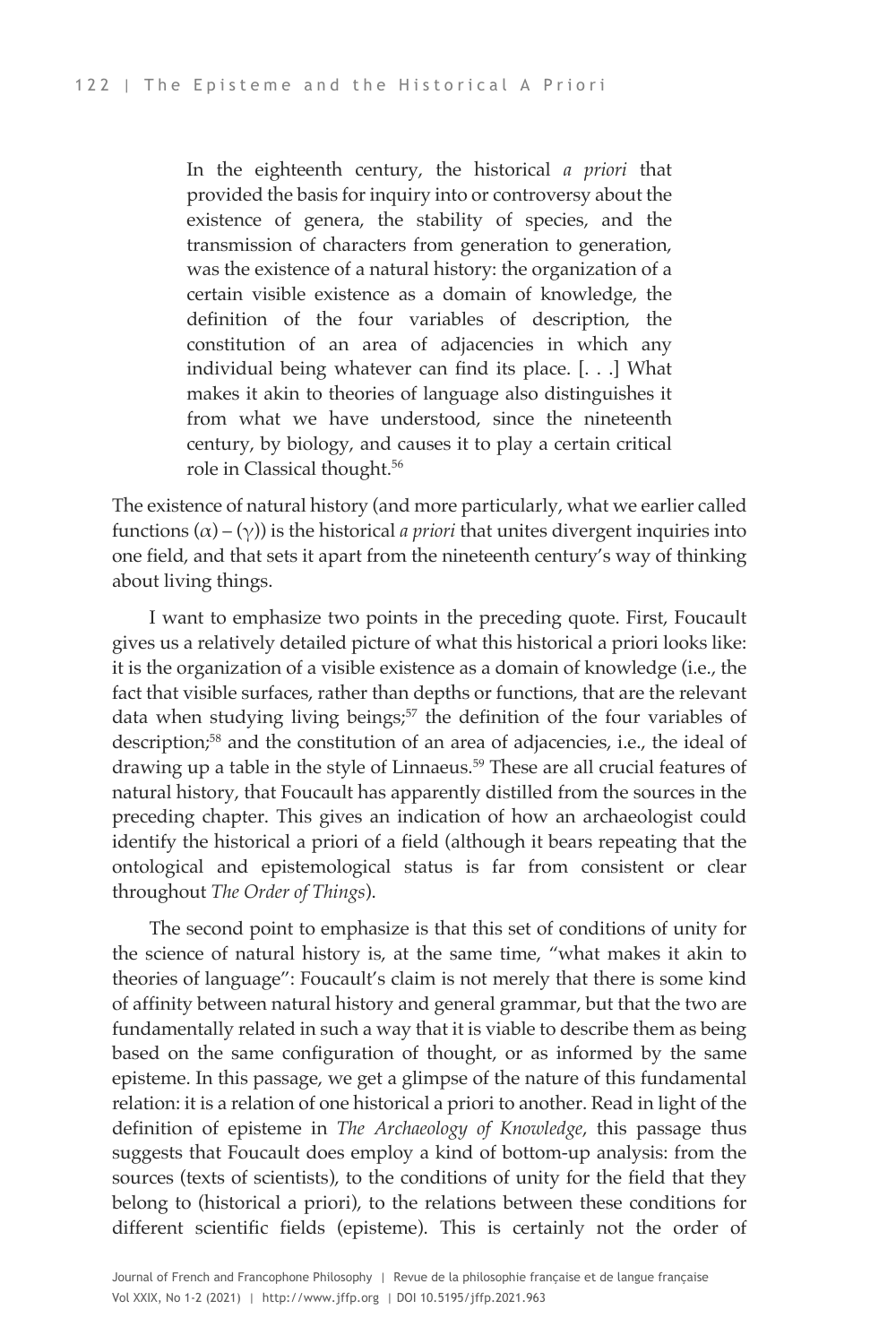presentation that Foucault uses in *The Order of Things*, but it is plausible that this is the order of discovery.

The question of the relationship of priority between the historical a priori and the episteme in *The Order of Things* remains obscure. In *The Archaeology of Knowledge*, Foucault moves in the direction of nominalism: archaeology starts with discursive practices, constructs a historical a priori from discursive regularities, and finally constructs an episteme from the relations between sciences. The suggestion that the episteme has a reality over and above statements is absent from *The Archaeology of Knowledge*. In *The Order of Things*, though, Foucault is much less cautious. This is especially apparent in his accounts of the breaks between epistemes, where he calls discursive events "only so many signs of a deeper rupture."<sup>60</sup> When we look at the breaks between epistemes, an important question is whether this is also the causal order. Do the simultaneous changes in the historical a priori of different fields of inquiry cause the episteme to topple? Does a change in episteme cause the historical a priori to change? Or does a change in episteme amount to nothing more than a simultaneous change in historical a priori for a number of disciplines? On this issue of causation, archaeology is notoriously silent, and it is not clear that a better conception of the internal structure of an episteme would make the breaks between different epistemes any less mysterious. But Foucault's prose in *The Order of Things* often suggests that he thinks of the episteme as the deeper reality, and individual sciences and discourses as mere surface effects, suggesting an ontological priority for the episteme.

Later in *The Order of Things*, when discussing the break that took place in the Western episteme around 1800, Foucault again invokes the historical a priori of natural history as a key factor in the break: "[The dominant principle] is no longer that of the possibilities of being, it is that of the conditions of life. The whole historical *a priori* of a science of living beings is thus overthrown and then renewed."61 The introduction of the idea of "life" in Cuvier's studies meant that the invisible interior drives and forces of the organism suddenly became a part of the science of living things which up to that point had been concerned mostly with the external surfaces of creatures. This made the old study of surfaces and taxonomical relations largely obsolete, and thus spawned a whole new way of thinking about living beings—guided by the notion of "life." The historical a priori of this science changes so drastically that it does not make sense to say that Darwin and Diderot are talking about the same thing.

The condition of unity for biology, then, is an interest in the living being as an expression of the deeper drive of *life*. Independently of this discussion, Foucault has also found out that, from Adam Smith on, the theory of *value*  changes: value is no longer the surface effect of a commodity, but an expression of the deeper investment of *labor*. <sup>62</sup> And in the study of words, the interest in inflections has suggested the idea that, beyond the intentions of speakers and the references of words, grammar is an expression of a deeper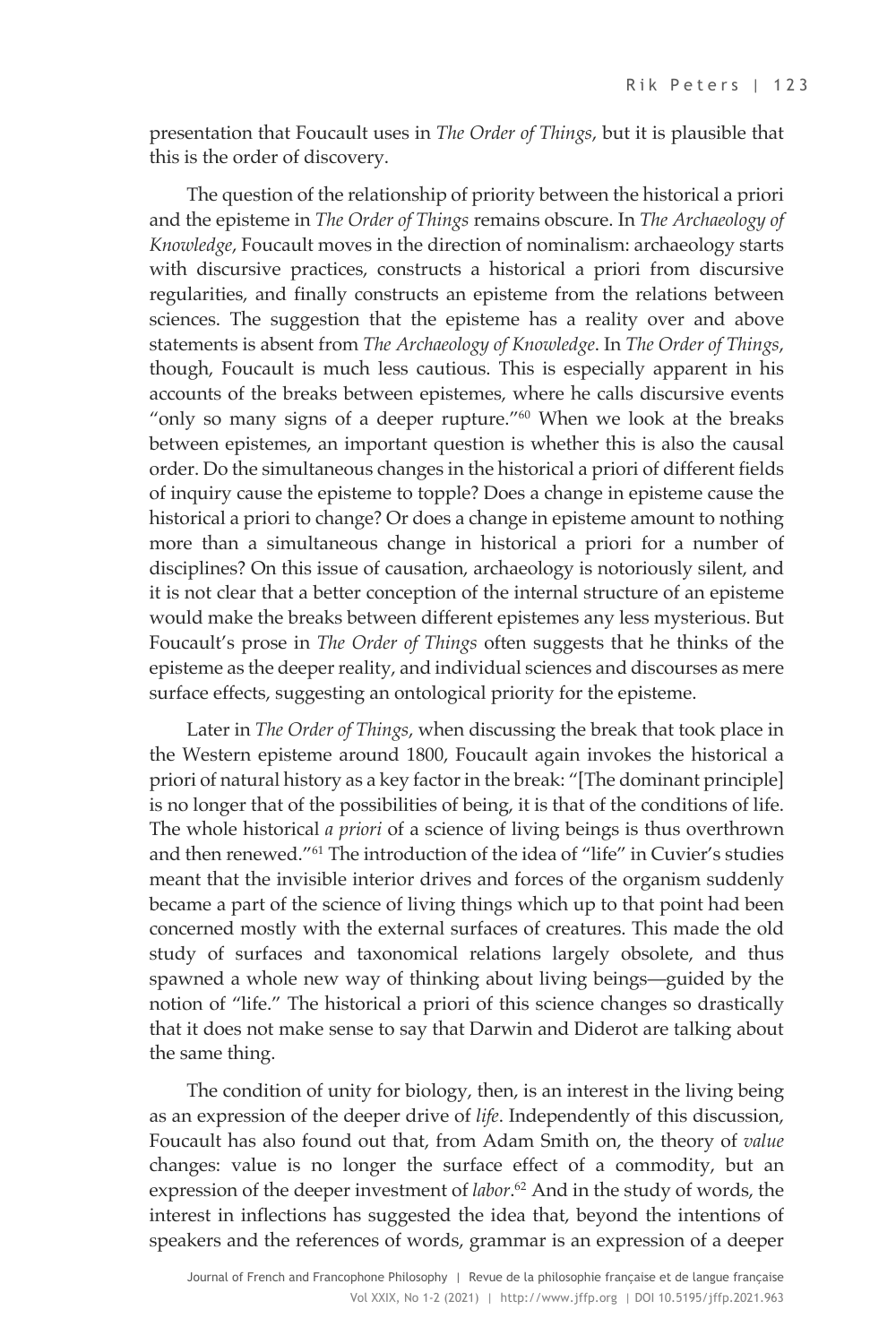history of *language*. <sup>63</sup> These three changes in three different historical a prioris take place at about the same time and have a strong structural similarity: in each of the cases, the interest shifts from visible surfaces to invisible depths. This is therefore a reason for saying that the episteme itself changes at this moment. If we use as our criterion the description of *The Archaeology of Knowledge*, this looks like good archaeological practice: start with discursive practices, uncover their regularities, and when the relations between those regularities look significant, it becomes possible to make some claims about what happens at the level of the episteme.

Here again, a comparison with Thomas Kuhn can be useful. Kuhn's claim that different sciences adopt different paradigms at different periods in their histories is very close to Foucault's claim that the historical a priori of a science can be "overthrown and then renewed."64 To understand Foucault's more radical and esoteric claims about the changes at the large-scale level of an episteme, we can do a thought experiment: suppose that Kuhn had found in his research, not just that sciences sometimes change paradigms, but that at some moments in history, a number of sciences suddenly change paradigms at the same time and in structurally similar ways, without any clear reason why they should do so. Had Kuhn's research pushed him in that direction, he might very well have started to entertain speculations about deep changes in the configuration of Western thought. Whether he would have followed those speculations with the same vehemence as Foucault did is an open question. But the comparison shows, I hope, that Foucault's claims about epistemes need not be as esoteric or metaphysical as they look at a first glance.

#### **Concluding Remarks**

At this point, our original question is more or less resolved: we wanted to know by what path or method an archaeological historian could gain access to the level of the episteme, and have found that the conditions of unity for sciences can serve as a bridge between the particular sources and the highly general level of the episteme. This has helped us make some sense of what Foucault talks about when he talks about an episteme. Although the exact method he uses for determining the historical a priori of a science is not quite clear, at least this is a less mysterious exercise than describing an episteme, and a comparison with Thomas Kuhn has helped us demystify Foucault somewhat.

At the same time, we must admit that Foucault's early work cannot be completely demystified: there is still a lot of obscure and obscurantist metaphysico-literary prose, and even in the more comprehensible passages Foucault sometimes makes claims that seem unwarranted and hard to uphold. The differences between *The Order of Things* and *The Archaeology of Knowledge* remain an obstacle to really understanding what Foucault is up to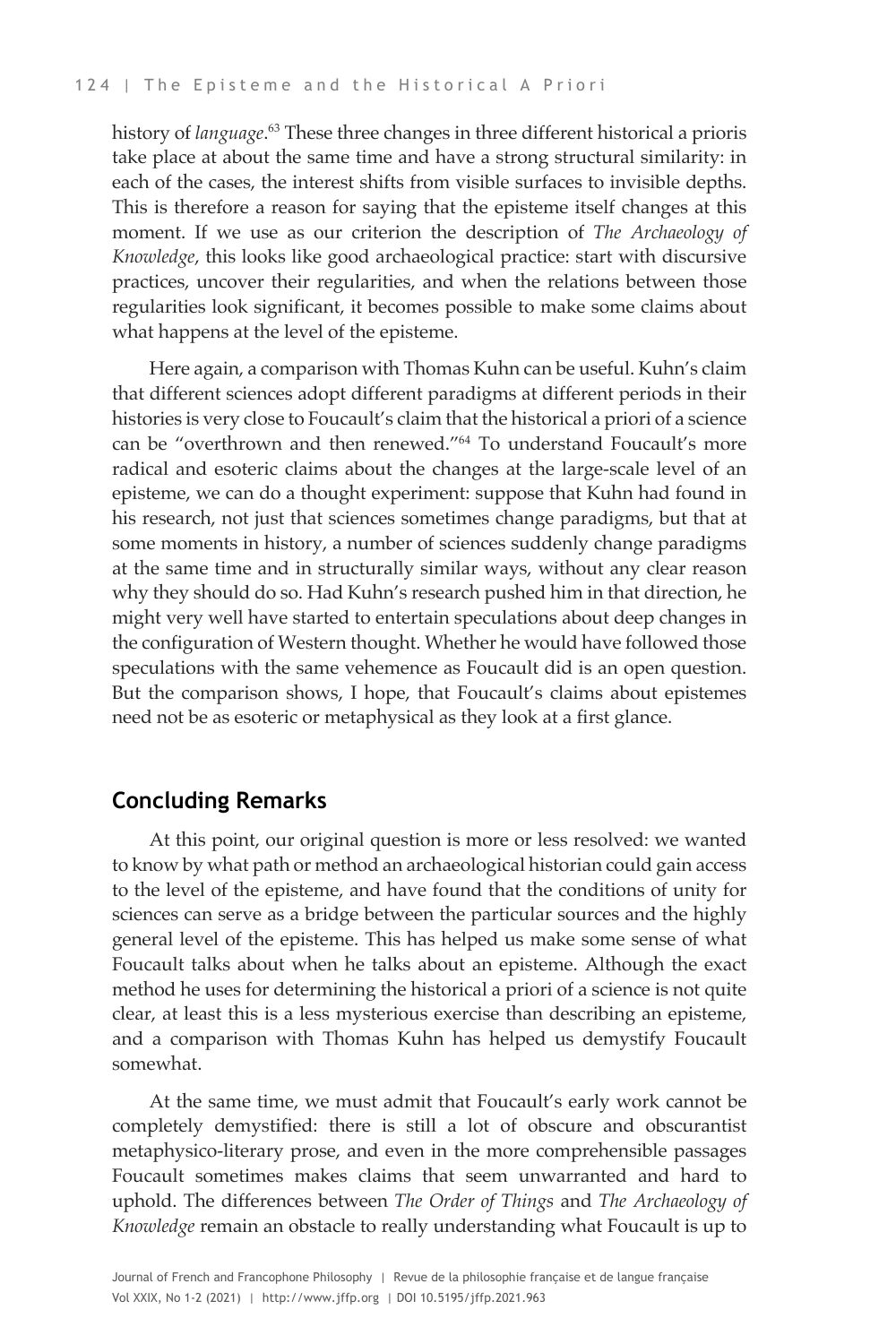in the former work. Maybe we have succeeded in making the episteme slightly less mysterious, but our account does not explain, for example, how the episteme could influence the forms that creative literature takes, or how the episteme could spontaneously generate the "human sciences," as Foucault claims it can. So whether Foucault is worth emulating or criticizing is still an open question at this point and there is still work to be done in interpreting Foucault's early work.

 $1$  I am grateful to Michiel Leezenberg, Jacques Bos, Thalia Lysen, Joel Isaac, Jan Goldstein, and Lorraine Daston for their support and for feedback on different versions of this paper. In addition, I am indebted to my students at the University of Amsterdam for forcing me to make Foucault comprehensible. Finally, I thank the anonymous reviewers of JFFP for their incisive comments, which helped significantly in improving my argument. Of course, any errors, inaccuracies, and mistakes in the paper are entirely my own.

<sup>2</sup> Jean-Luc Godard, "Lutter sur deux fronts," *Cahiers du cinéma* 194 (1967): 12–27, 66–70.

 $3$  Notes available at http://lbf-ehess.ens-lyon.fr/.

<sup>4</sup> Michel Foucault, *The Order of Things: An Archaeology of the Human Sciences*, trans. Anonymous (London: Tavistock, 1970; New York: Routledge, 1989).

<sup>11</sup> For Foucault's disavowals of structuralism, see the *Foreword to the English Edition*  in *The Order of Things*, xv; as well as Foucault, *Archaeology*, 15.

<sup>12</sup> Foucault, *The Order of Things*, 34–35 and 35–37, respectively.

 $13$  The exact nature of this priority is obscure. It could be an explanatory priority, an epistemological priority, or a metaphysical priority. All of those readings bring their own interpretative and methodological problems, so I will leave the question open here.

<sup>14</sup> See the foreword to the English Edition in *The Order of Things*, x: "It was not my intention, on the basis of a particular type of knowledge or body of ideas, to draw up a picture of a period, or to reconstitute the spirit of a century. See also, "in *The Order* 

<sup>5</sup> Foucault, *The Order of Things*, 239.

<sup>6</sup> Foucault, *The Order of Things*, 236.

<sup>7</sup> Foucault, *The Order of Things*, 239.

<sup>8</sup> Foucault, *The Order of Things*, 54.

<sup>9</sup> Foucault, *The Order of Things*, 78 and 187.

<sup>10</sup> Foucault, *The Order of Things*, 40, 340, 398.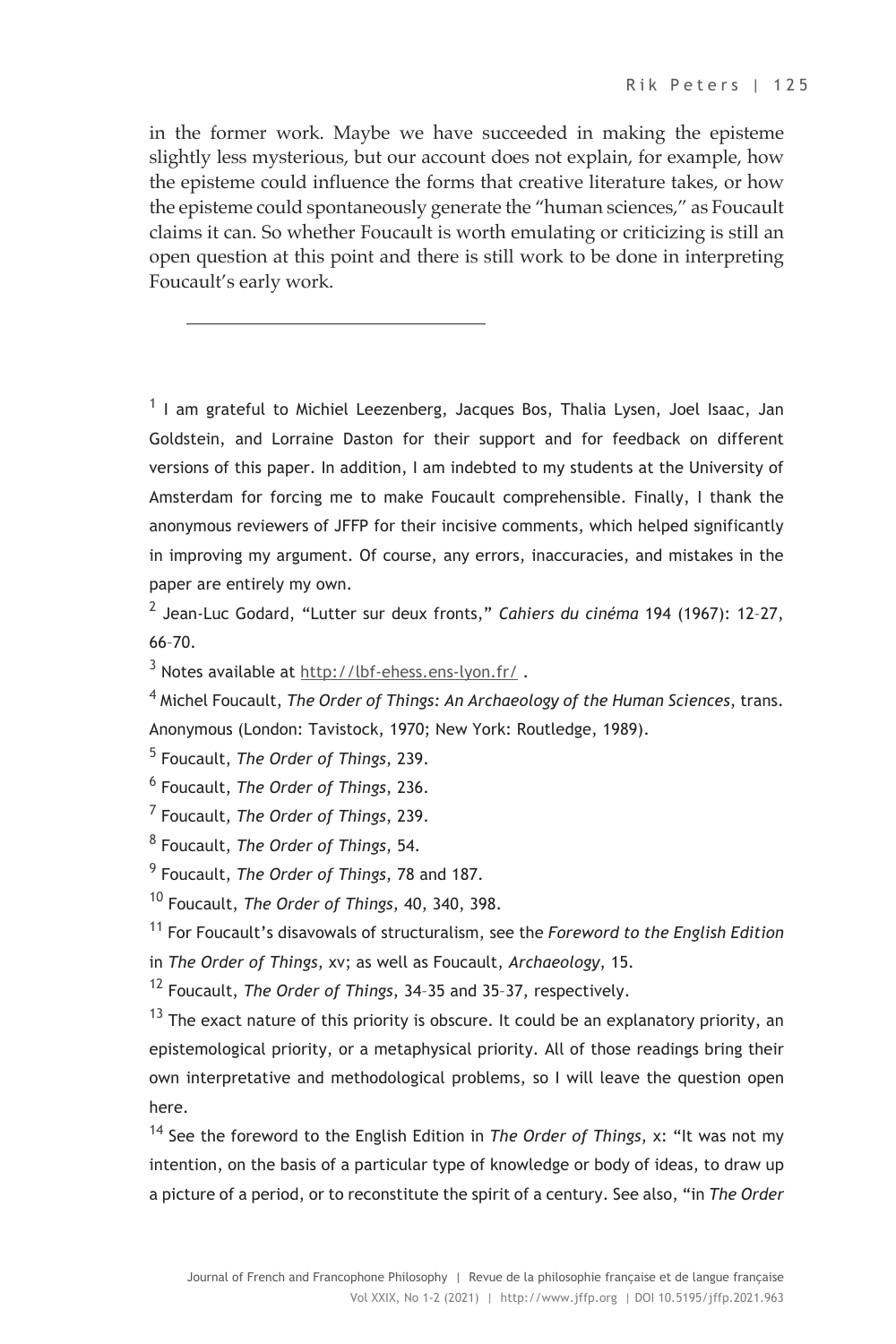*of Things*, the absence of methodological signposting may have given the impression that my analyses were being conducted in terms of cultural totality"; Foucault, *Archaeology*, 16.

<sup>15</sup> Michel Foucault, *The Archaeology of Knowledge and The Discourse on Language*, trans. Alan Sheridan Smith and Rupert Sawyer (New York: Vintage, 2010), 16. The French is "absence de balisage méthodologique"; Michel Foucault, *L'archéologie du savoir* (Paris: Gallimard, 1969), 27.

<sup>16</sup> Foucault, *Archaeology*, 16. For a forceful attempt at clarifying *The Archaeology of Knowledge*, see David Webb, *Foucault's Archaeology: Science and Transformation*  (Edinburgh: Edinburgh University Press, 2013).

<sup>17</sup> Foucault, *Archaeology*, 191. For the sake of brevity I have omitted another series of negative qualifications. The French (Foucault, *Archéologie*, 250) is: "Par *épistémè*, on entend, en fait, l'ensemble des relations pouvant unir, à une époque donnée, les pratiques discursives qui donnent lieu à des figures épistémologiques, à des sciences, éventuellement à des systèmes formalisés; le mode selon lequel, dans chacune de ces formations discursives, se situent et s'opèrent les passages à l'épistemologisation, à la scientificité, à la formalisation; la répartition de ces seuils, qui peuvent entrer en coïncidence, être subordonnés les uns aux autres, ou être décalés dans le temps; les rapports latéraux qui peuvent exister entre des figures épistémologiques ou des sciences dans la mesure où elles relèvent de pratiques discursives voisines mais distinctes. L'épistémè, [. . .] c'est l'ensemble des relations qu'on peut découvrir, pour une époque donnée, entre les sciences quand on les analyse au niveau des régularités discursives."

<sup>18</sup> Accessed May 27, 2017.

<sup>19</sup> Johanna Oksala, *Foucault On Freedom* (Cambridge: Cambridge University Press, 2005), 22.

<sup>20</sup> Beatrice Han, *Foucault's Critical Project: Between the Transcendental and the Historical*, trans. Edward Pile (Stanford: Stanford University Press, 2002), 60 and 67. <sup>21</sup> David Hyder, "Foucault, Cavaillès, and Husserl on the Historical Epistemology of the Sciences," in *Science and the Life-World: Essays on Husserl's Crisis of European Sciences*, ed. Hans-Jörg Rheinberger and David Hyder (Stanford: Stanford University Press, 2010), 195.

 $22$  Andreea Smaranda Aldea and Amy Allen, "History, Critique, Freedom: The Historical a Priori in Husserl and Foucault," *Continental Philosophy Review* 49 (2016): 7.

<sup>23</sup> *Continental Philosophy Review* 49 (2016); e.g., Thomas R. Flynn: "Thus the historical a priori of what counts for knowledge in a certain era is the *episteme* of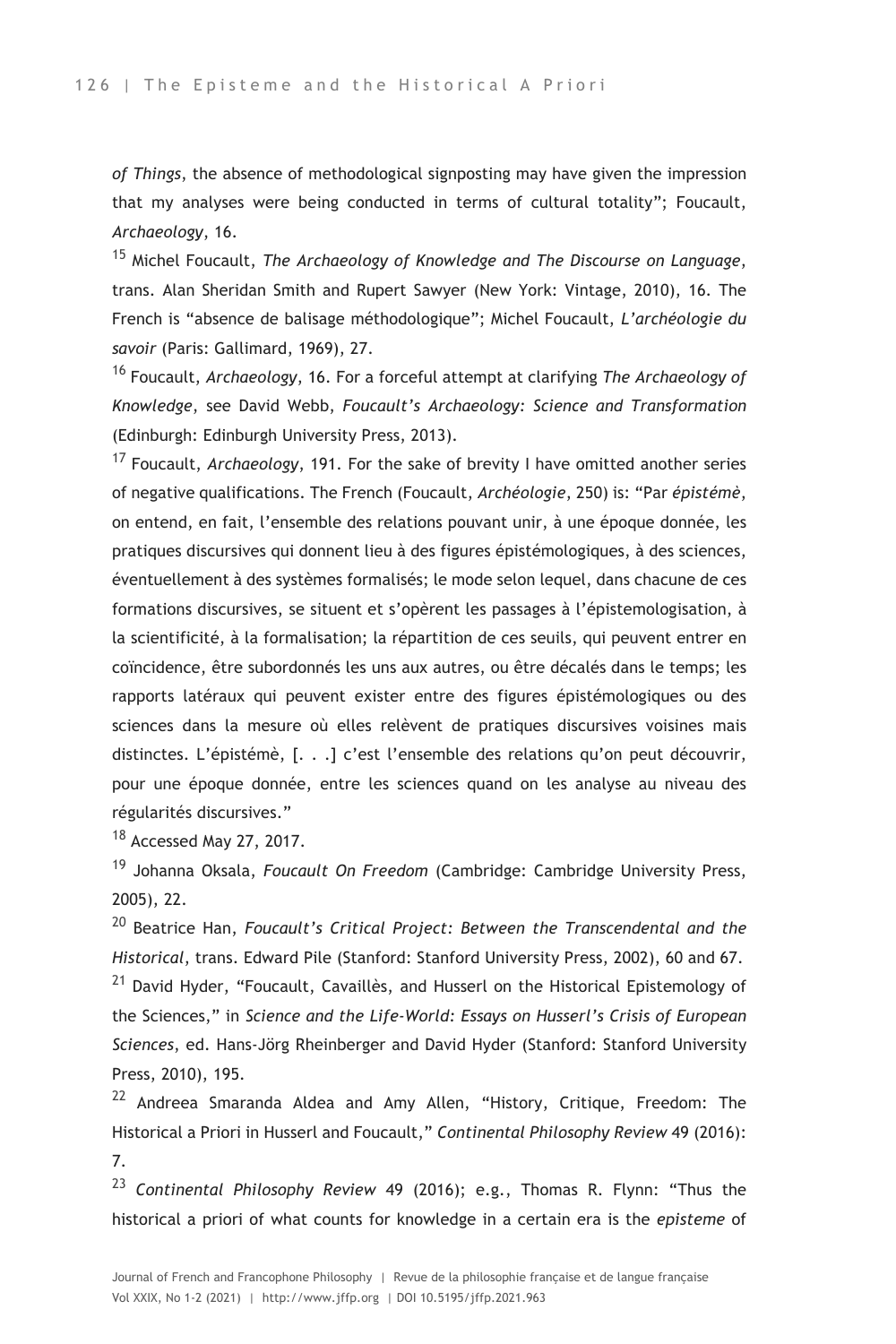that era" (61). Beatrice Han-Pile speaks of "the historical a priori of the Renaissance" and "the historical a priori of the Classical Age" (87), and says that "each historical a priori defined binding epistemically enabling conditions at a given time" (88). Thomas R. Flynn, "Foucault on Experiences and the Historical a Priori: With Husserl in the Rearview Mirror of History," *Continental Philosophy Review* 49 (2016): 55–65; and Beatrice Han-Pile, "Foucault, Normativity and Critique as Practice of the Self," *Continental Philosophy Review* 49 (2016): 85–101.

<sup>24</sup> Foucault, *The Order of Things*, 299.

<sup>25</sup> Foucault, *The Order of Things*, 381.

<sup>26</sup> Michel Foucault, *The Birth of the Clinic: An Archaeology of Medical Perception*, trans. A. M. Sheridan (London: Routledge, 1976), 192.

<sup>27</sup> Foucault, *The Order of Things*, 172.

<sup>28</sup> Foucault, *Archaeology*, 126. French: "La positivité d'un discours—comme celui de l'histoire naturelle, de l'économie politique, ou de la médecine clinique—en caractérise l'unité à travers le temps, et bien au-delà des œuvres individuelles, des livres et des textes"; Foucault, *Archéologie*, 166.

<sup>29</sup> Foucault, *Archaeology*, 126. French: "la mesure selon laquelle Buffon et Linné (ou Turgot et Quesnay, Broussais et Bichat) parlaient de 'la même chose,' en se plaçant au 'même niveau' ou à 'la même distance,' en déployant 'le même champ conceptuel,' en s'opposant sur 'le même champ de bataille'"; Foucault, *Archéologie*, 166.

<sup>30</sup> This is why the historical *a priori* also defines the "archive": it is the principle that allows the historian to treat a series of disparate texts as a single unit, a delimited archive.

<sup>31</sup> For example, Gérard Lebrun, "Should one forget that 'historical *a priori'* is a term which originates with Husserl?" Gérard Lebrun, "Notes on Phenomenology in *Les Mots et les Choses*," in *Michel Foucault Philosopher*, ed. Timothy Armstrong (Hertfordshire: Harvester Wheatsheaf), 33.

 $32$  It is very likely that Foucault was familiar with Husserl's text at an even earlier date: in the 1957 article "La recherche scientifique et la psychologie," he was already talking about "l'*a priori* conceptuel et historique" of psychology; Michel Foucault, *Dits et écrits I. 1954-1975.* (Paris: Gallimard, 1994), 138. I owe the reference to Dermot Moran, "Sinnboden der Geschichte: Foucault and Husserl on the Structural a Priori of History," *Continental Philosophy Review* 49 (2016): 16. Moran mistakenly attributes the quote to the 1957 "La psychologie de 1850 à 1950."

<sup>33</sup> Quoted in Benoît Peeters, *Derrida: A Biography*, trans. Andrew Brown. (Cambridge: Polity Press, 2013), 129–30. The letter is dated January 27, 1963.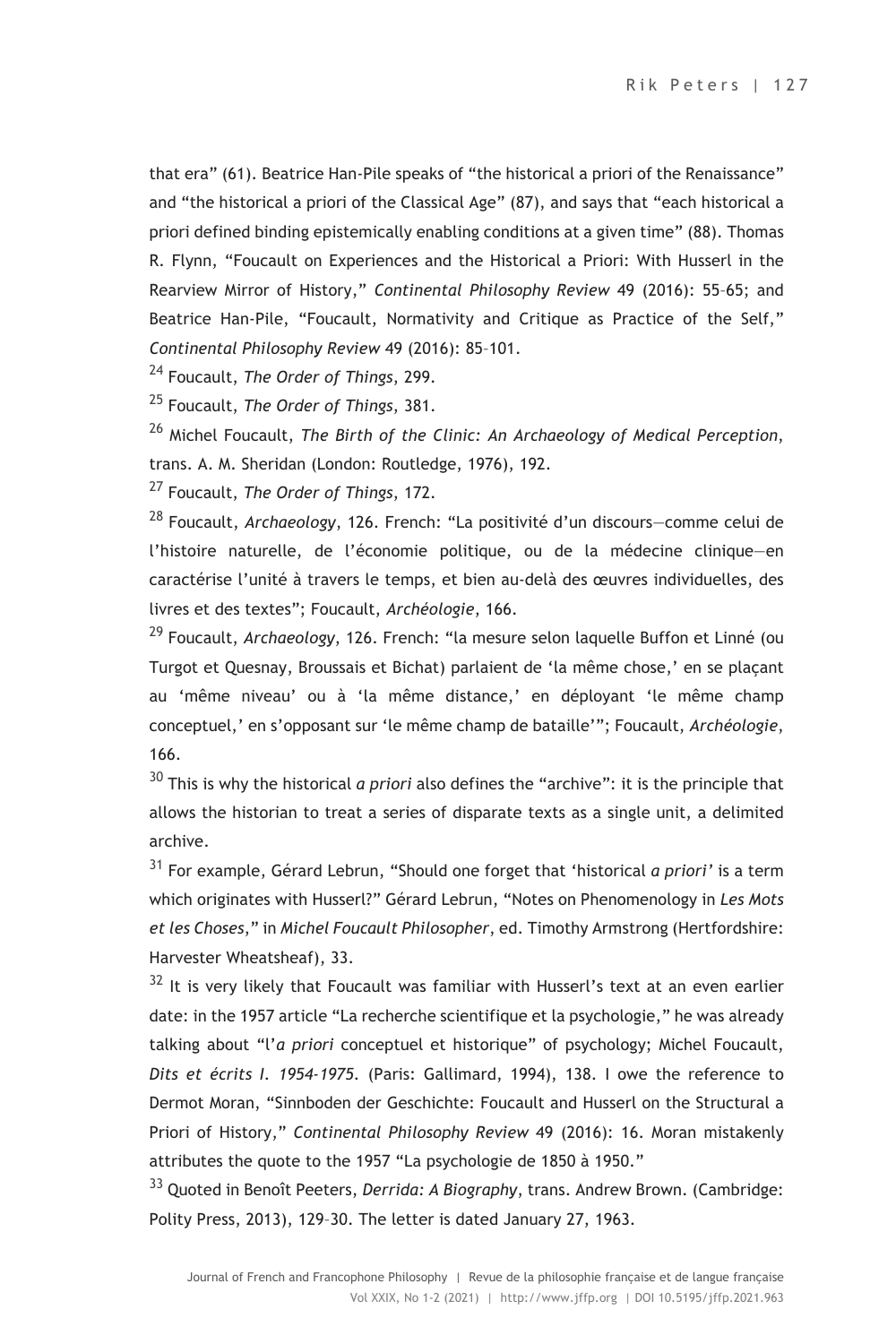$34$  There is some difficulty determining the exact chronology here: Foucault apparently had already finished the manuscript for *The Birth of the Clinic* on November 27, 1961 (Foucault, *Dits et écrits I*, 29), which would make his use of Husserl's phrase independent from Derrida's commentary. It may be significant that Merleau-Ponty gave a course about Husserl's *Origin of Geometry* at the Collège de France in 1960. However, Foucault lived in Hamburg at the time of this course, so he cannot have attended it regularly. Whatever the case may be, by the time he wrote *The Order of Things*, Foucault was certainly familiar with Husserl's text.

<sup>35</sup> Foucault, *Birth of the Clinic*, 192. French: "L'*a priori* historique et concret du regard médical moderne"; Michel Foucault, *La naissance de la clinique* (Paris: PUF, 1963), 196.

<sup>36</sup> Husserl, in Jacques Derrida, *Edmund Husserl's Origin of Geometry: An Introduction*, trans. John P. Leavey, Jr. (Lincoln: Nebraska University Press, 1989), 174. Husserl's original is "das konkrete historische *apriori*," Edmund Husserl, *Die Krisis der europäischen Wissenschaften und die transzendentale Phänomenologie: eine Einleitung in die phänomenologische Philosophie* (Den Haag: Martinus Nijhoff, 1954), 380; Derrida's French translation is "l'apriori historique concret," Edmund Husserl, 1962, *L'origine de la géométrie,* trans. Jacques Derrida (Paris: Presses universitaires de France, 1962), 204.

<sup>37</sup> Husserl, in Derrida, *Origin of Geometry*, 161.

<sup>38</sup> Derrida, *Origin of Geometry*,169.

<sup>39</sup> Derrida, *Origin of Geometry*, 174.

<sup>40</sup> Derrida, *Origin of Geometry*, 177.

<sup>41</sup> Derrida, *Origin of Geometry*, 177–78.

<sup>42</sup> Derrida, *Origin of Geometry*, 159: "The same thing is true of every science"; "a genuine history of the particular sciences, is nothing other than the tracing of the historical meaning-structures given in the present, or their self-evidences, along the documented chain of historical back-references into the hidden dimension of the primal self-evidences which underlie them. Even the very problem here can be made understandable only through recourse to the historical a priori as the universal source of all conceivable problems of understanding" (175).

<sup>43</sup> Thomas S. Kuhn, *The Structure of Scientific Revolutions*, 4th ed. (Chicago: University of Chicago Press, 2012), 23, and especially the postscript at 186–90. But for a discussion of Kuhn's ambiguity, see Margaret Masterman, "The Nature of a Paradigm", in *Criticism and the Growth of Knowledge*, ed. Imre Lakatos and Alan Musgrave (Cambridge: Cambridge University Press, 1970), 59–90.